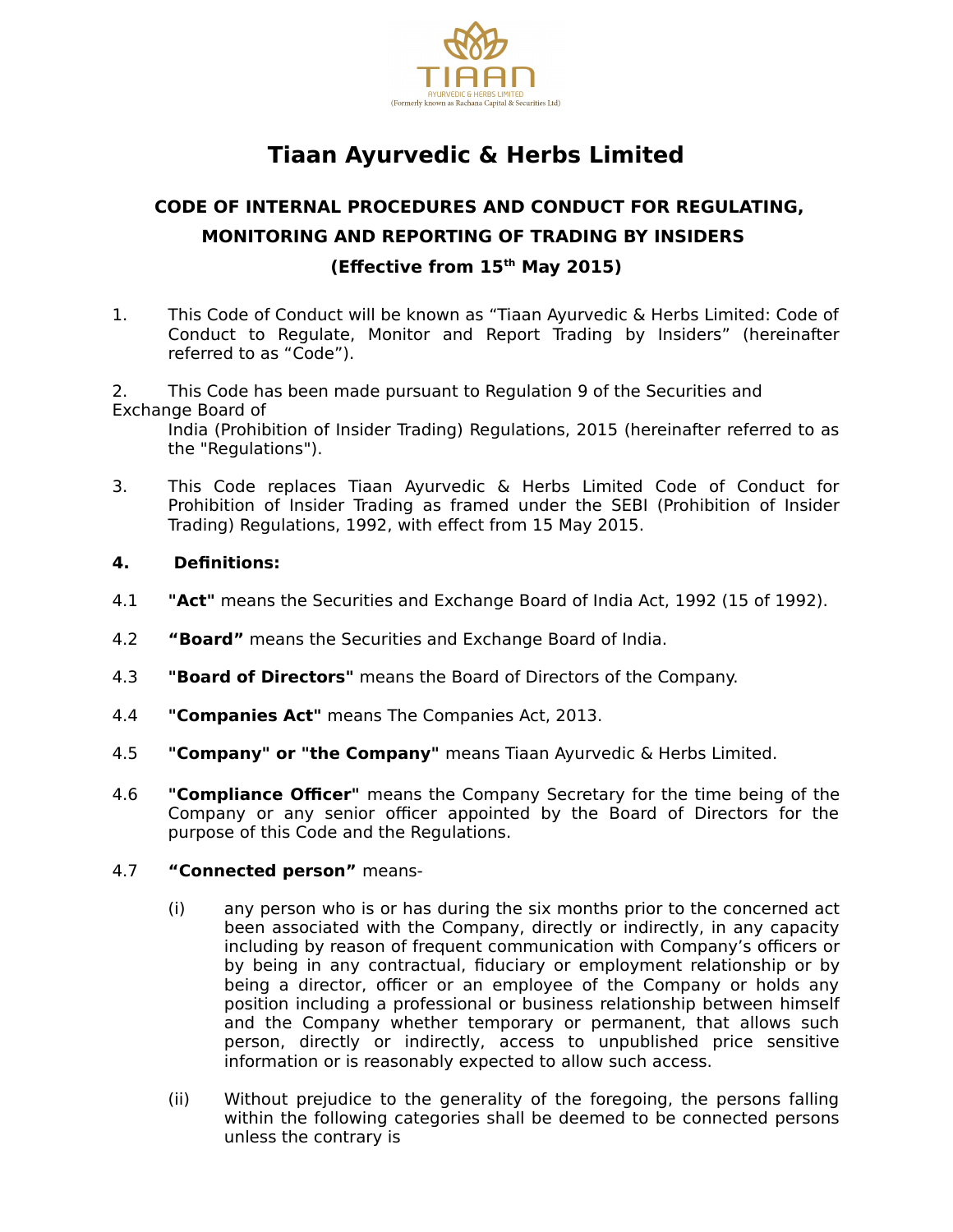

established -

- (a) an immediate relative of connected persons specified in clause (i);
- or
- (b) a holding company or associate company or subsidiary company; or
- (c) an intermediary as specified in section 12 of the Act or an employee or director thereof; or
- (d) an investment company, trustee company, asset management company or an employee or director thereof; or
- (e) an official of a stock exchange or of clearing house or corporation; or
- (f) a member of board of trustees of a mutual fund or a member of the board of directors of the asset management company of a mutual fund or is an employee thereof; or
- (g) a member of the board of directors or an employee, of a public financial institution as defined in section 2 (72) of the Companies Act, 2013; or
- (h) an official or an employee of a self-regulatory organization recognised or

authorized

- by the Board; or
- (i) a banker of the company; or
- (j) a concern, firm, trust, Hindu undivided family, company or association

of persons

wherein a director of a company or his immediate relative or banker of the company, has more than ten per cent of the holding or interest.

4.8 **"Designated persons"** shall mean all employees comprising the top three tiers of the Company's management, all employees in Finance, Legal, Secretarial and Communication Department and such other employees who may be so designated, from time to time, by the

Board of Directors for the purpose of this Code and who may be able to have access to any 'unpublished price sensitive information' as defined in this Code or the Regulations. Top three tiers of the Company's management shall include Board of Directors.

- 4.9 **"Generally Available Information"** means information that is accessible to the public on a non-discriminatory basis.
- 4.10 **"Immediate Relative"** means a spouse of a person, and includes parent, sibling, and child of such person or of the spouse, any of whom is either dependent financially on such person, or consults such person in taking decisions relating to trading in securities.
- 4.11 **"Insider"** means any person who is-
	- (i) a connected person, or
	- (ii) in possession of or having access to Unpublished Price Sensitive

Information

- 4.12 **"Key Managerial Personnel"**, in relation to the Company, means—
	- (i) the Chief Executive Officer or the Managing Director or the manager;
	- (ii) the Company Secretary;
	- (iii) the Whole-time Director;
	- (iv) the Chief Financial Officer; and
	- (v) such other officer as may be prescribed under the Companies Act.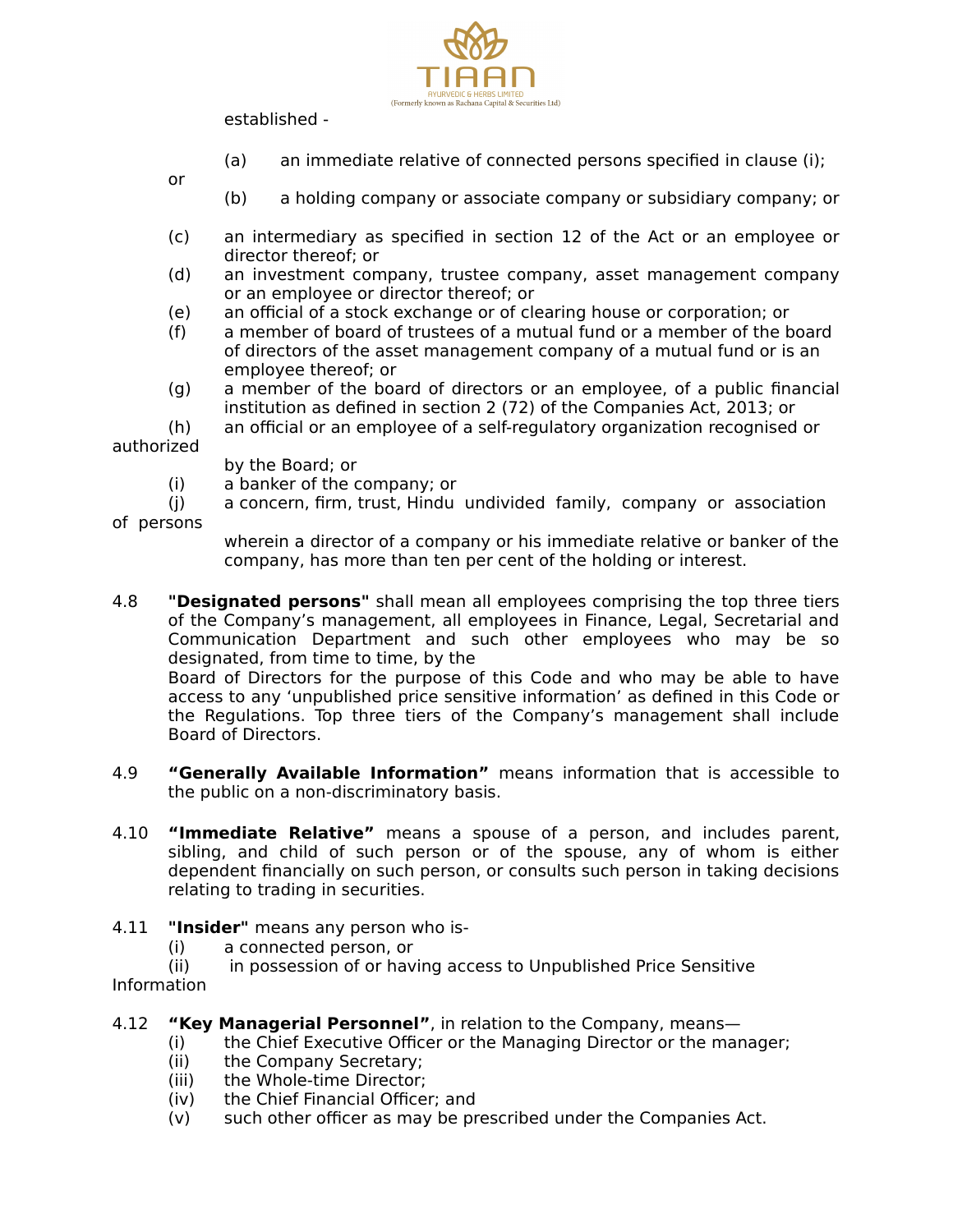

4.13 **"Promoter"** shall have the meaning assigned to it under the Securities and Exchange Board

of India (Issue of Capital and Disclosure Requirements) Regulations, 2009 or any modification thereof.

- 4.14 **"Securities"** shall have the meaning assigned to it under the Securities Contracts (Regulation) Act, 1956 (42 of 1956) or any modification thereof except units of a mutual fund.
- 4.15 **"Takeover Regulations"** means the Securities and Exchange Board of India (Substantial Acquisition of Shares and Takeovers) Regulations, 2011 and any amendments thereto.
- 4.16 **"Threshold Limit"** means the value of the securities traded, whether in one transaction or a series of transactions over any calendar quarter, aggregating to a traded value of Five Lakh rupees.
- 4.17 **"Trading"** means and includes subscribing, buying, selling, dealing, or agreeing to subscribe, buy, sell, deal in any securities, and "trade" shall be construed accordingly.

4.18 **"Trading Day"** means a day on which the recognized stock exchanges are open for trading.

- 4.19 **"Trading Window"** means a trading period for trading in the Company's Securities as specified by the Company from time to time in Clause 9 of this Code.
- 4.20 **"Unpublished Price Sensitive Information"** means any information, relating to the Company or its securities, directly or indirectly, that is not generally available which upon becoming generally available, is likely to materially affect the price of the securities and shall, ordinarily including but not restricted to, information relating to the following: –
	- (i) financial results;
	- (ii) dividends;
	- (iii) change in capital structure;
	- (iv) mergers, de-mergers, acquisitions, delistings, disposals and expansion of business and such other transactions;
	- (v) changes in key managerial personnel; and
	- (vi) material events in accordance with the listing agreement.

Words and expressions used and not defined in this Code but defined in the Regulations, Act, Companies Act, the Securities Contracts (Regulation) Act, 1956 (42 of 1956) or the Depositories Act, 1996 (22 of 1996) shall have the meanings respectively assigned to them in those legislations,

as amended from time to time.

#### **5. Functions, duties and responsibilities of the Compliance Officer**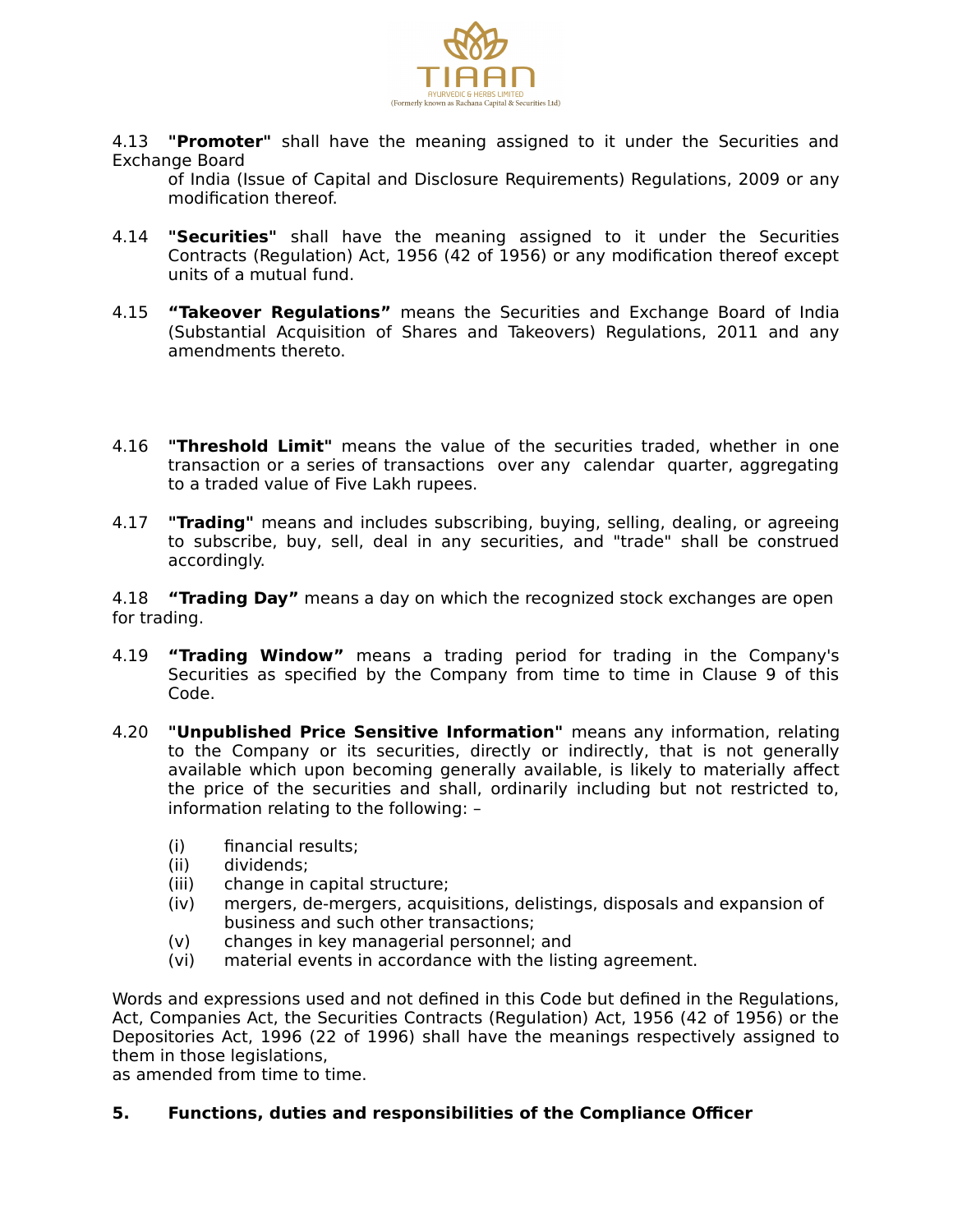

The Compliance Officer, subject to the supervision of the Board of Directors shall be responsible for –

- (1) Setting forth policies, procedures, monitoring adherence to the Code and Regulations for the preservation of unpublished price sensitive information, approval of trading plan, pre-clearance of trades and monitoring of trades and implementation of this Code.
- (2) Maintaining the record of the Promoters, Directors, Key Managerial Personnel, Designated Persons and other connected persons and incorporate changes from time to time.

(3) Assisting all employees in addressing any clarifications in the Regulations or this Code.

- (4) Advising all Designated Persons not to trade in securities of the Company when the Trading Window is closed.
- (5) Advising all Directors, Promoters, Key managerial personnel and Designated Persons to furnish the details of transactions in the securities of the Company as stated in clauses 10-12 in the prescribed form and to maintain a record of all the intimations received for a period of at least five years.
- (6) Obtaining disclosures from Promoters, Directors, Key Managerial Personnel, Designated Persons and other connected persons and to give information, in respect of the disclosures received, to all the Stock Exchanges where the securities are listed, as applicable.
- (7) Maintaining records of all disclosures as stated in clauses 10-13 of this Code and to report the same to the Chairman of the Audit Committee, on a half yearly basis.

#### **6. Communication or procurement of unpublished price sensitive information**

- (1) All information is to be handled on a "need to know" basis. It should be disclosed only to those within the Company who need the information to discharge their duty.
- (2) No insider shall communicate, provide, or allow access to any unpublished price sensitive information, relating to a Company or securities, to any person including other insiders except where such communication is in furtherance of legitimate purposes, performance of duties or discharge of legal obligations.
- (3) Files containing confidential information shall be kept secure. Computer files must have adequate security of login and password etc.
- (4) No person shall procure from or cause the communication by any insider of unpublished price sensitive information, relating to the Company or securities listed or proposed to be listed, except in furtherance of legitimate purposes, performance of duties or discharge of legal obligations.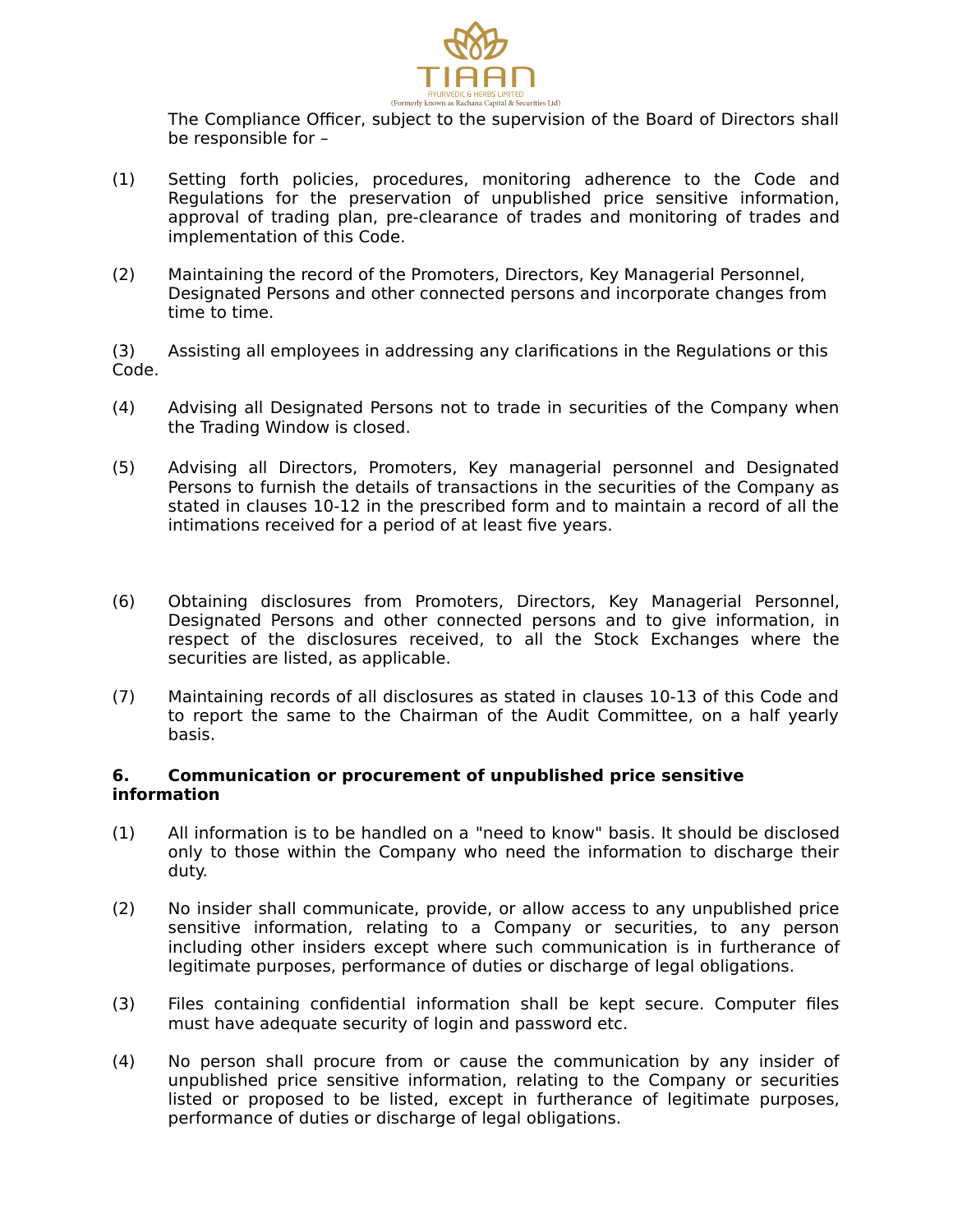

- (5) Notwithstanding anything contained above, an unpublished price sensitive information may be communicated, provided, allowed access to or procured, in connection with a transaction that would:–
	- (i) entail an obligation to make an open offer under the takeover regulations where the Board of Directors is of informed opinion that the proposed transaction is in the best interests of the Company;
	- (ii) not attract the obligation to make an open offer under the takeover regulations but where the Board of Directors is of informed opinion that the proposed transaction is in the best interests of the Company and the information that constitute unpublished price sensitive information is disseminated to be made generally available at least two trading days prior to the proposed transaction being effected in such form as the Board of Directors may determine
- (6) For purposes of sub-clause (5) above, the Board of Directors shall require the parties to execute agreements to contract confidentiality and non-disclosure obligations on the part of such parties and such parties shall keep information so received confidential, except for the purpose of sub-clause (5) above, and shall not otherwise trade in securities of the Company when in possession of unpublished price sensitive information.

#### **7. Restriction on trading when in possession of unpublished price sensitive information**

(1) Save as provided in this Code and the Regulations, no insider shall trade in securities of the Company when in possession of unpublished price sensitive information.

(2) Insiders shall maintain the confidentiality of all unpublished price sensitive information.

They shall, while in possession of any unpublished price sensitive information, neither trade in the securities of the Company on the basis of unpublished price sensitive information nor pass on such information to any person directly or indirectly by way of making a recommendation for trading in securities of the Company.

#### **Prevention of misuse of unpublished price sensitive information:**

#### **8. Trading Plans**

- (1) An insider shall be entitled to formulate a trading plan and present it to the Compliance Officer for approval and public disclosure pursuant to which trades may be carried out on his behalf in accordance with such plan.
- (2) Such trading plan shall :–
	- (i) not entail commencement of trading on behalf of the insider earlier than six months from the public disclosure of the plan;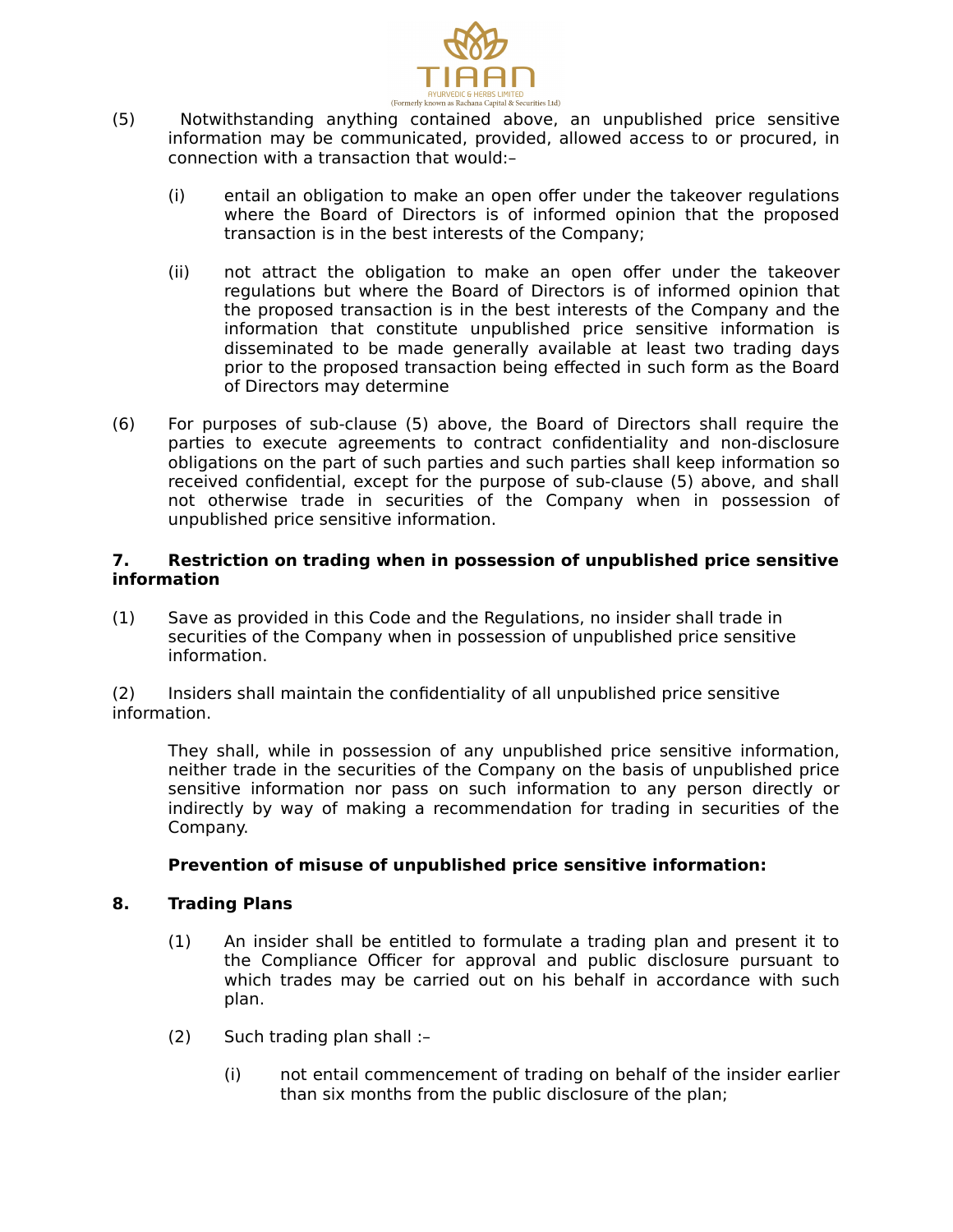

- (ii) not entail trading for the period between the twentieth trading day prior to the last day of any financial period for which results are required to be announced and the second trading day after the disclosure of such financial results;
- (iii) entail trading for a period of not less than twelve months;
- (iv) not entail overlap of any period for which another trading plan is already in existence;
- (v) set out either the value of trades to be effected or the number of securities to be traded along with the nature of the trade and the intervals at, or dates on which such trades shall be effected; and
- (vi) not entail trading in securities for market abuse.
- (3) The Compliance Officer shall review the trading plan to assess whether the plan would have any potential for violation of these regulations and shall be entitled to seek express undertakings that:

(i) the person is not in possession of unpublished price sensitive information; or

(ii) he would ensure that any unpublished price sensitive information in his possession becomes generally available before he commences his trades;

or such other undertaking as may be necessary to enable such assessment and to approve and monitor the implementation of the plan. The Compliance Officer may thereafter approve the plan.

(4) The trading plan once approved shall be irrevocable and the insider shall mandatorily have to implement the plan, without being entitled to either deviate from it or to execute any trade in the securities outside the scope of the trading plan.

Provided that the implementation of the trading plan shall not be commenced if any unpublished price sensitive information in possession of the insider at the time of formulation of the plan has not become generally available at the time of the commencement of implementation and in such event the compliance officer shall confirm that the commencement ought to be deferred until such unpublished price sensitive information becomes generally available information.

(5) Upon approval of the trading plan, the Compliance Officer shall notify the plan to the stock exchanges on which the securities are listed.

#### **9. Trading Window**

(1) Designated persons may execute trades subject to compliance with this Code and the Regulations. Towards this end, a notional trading window shall be used as an instrument of monitoring trading by the Designated Persons. The trading window shall be closed when the Compliance Officer determines that a Designated Person or class of Designated Persons can reasonably be expected to have possession of unpublished price sensitive information. Such closure shall be imposed in relation to such securities to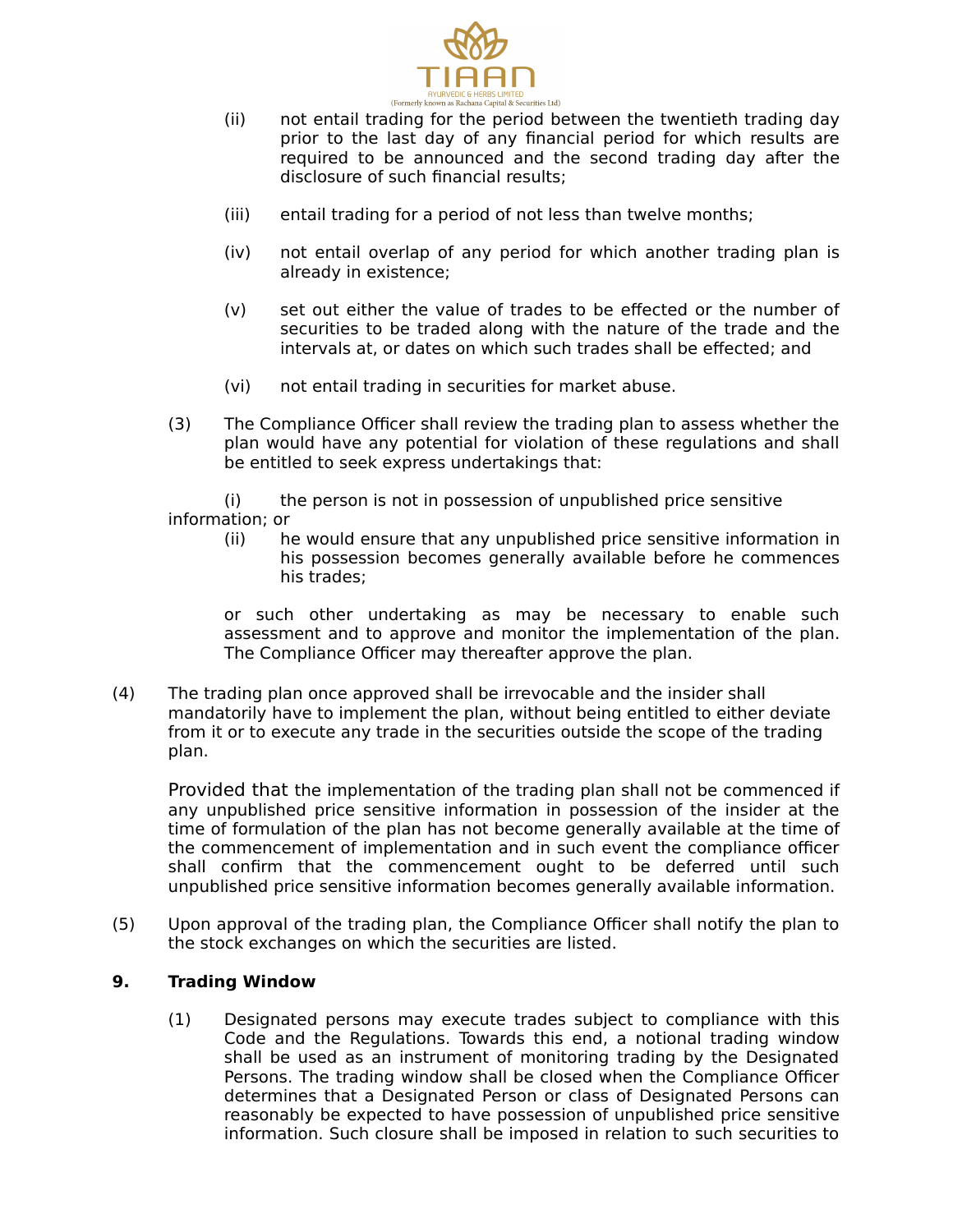

which such unpublished price sensitive information relates. Designated Persons and their immediate relatives shall not trade in securities when the trading window is closed.

- (2) The trading window shall also be applicable to any person having contractual or fiduciary relation with the Company, such as auditors, accountancy firms, law firms, analysts, consultants etc. and their immediate relatives, assisting or advising the Company.
- (3) The notice of closure of Trading Window intimated to the Stock Exchange, if any, wherever the securities of the Company are listed, by the Compliance Officer, shall be deemed as intimation to the Designated Persons / Insiders for adherence and compliance with this Code.
- (4) The timing for re-opening of the trading window shall be determined by the Compliance Officer taking into account various factors including the unpublished price sensitive information in question becoming generally available and being capable of assimilation by the market, which in any event shall not be earlier than forty-eight hours after the information becomes generally available.
- (5) The "Trading Window" shall, inter-alia, remain closed from :
	- (i) the date of intimation, to the Stock Exchanges, of the date of Board Meeting / Committee Meeting for declaration /publication of the Annual / Half Yearly / Quarterly financial results or recommendation/declaration of dividend, until 48 hours after the said results/dividend detail is made generally available; and
	- (ii) the actual date of Board Meeting/Committee Meeting; until 48 hours after the decision is made generally available, wherein, decision is required to be taken on the following matters:
		- change in capital structure;
		- mergers, de-mergers, acquisitions, delistings, disposals and expansion of business and such other transactions;
		- changes in key managerial personnel; and
		- material events in accordance with the listing agreement.

(6) Trading Window may be closed by the Company during such time in addition to the above period, as it may deem fit by the Compliance Officer.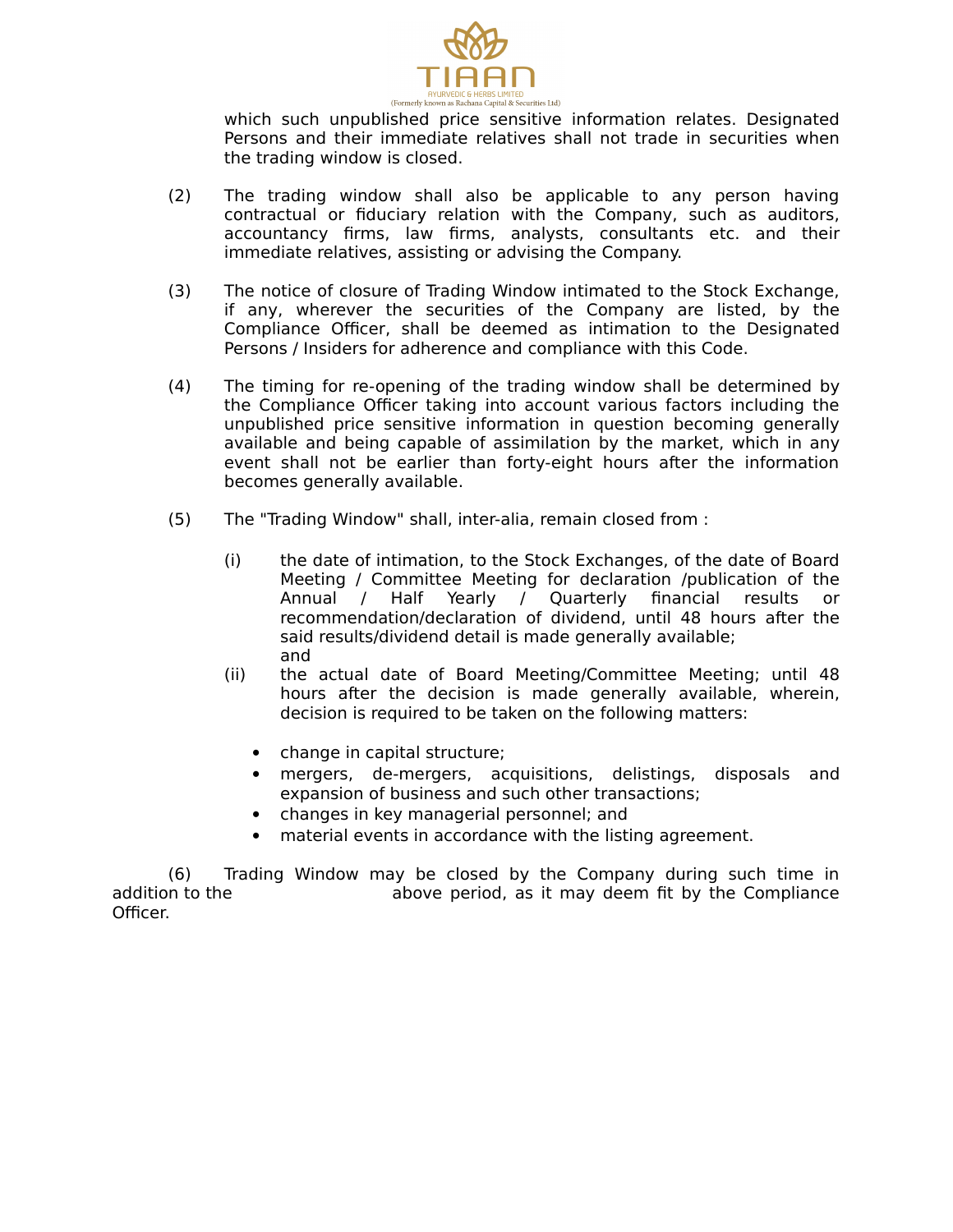

#### **10 Pre-clearance of Trades**

- (1) When the trading window is open, trading by Designated Persons and their immediate relatives shall be subject to pre-clearance by the Compliance Officer, if the value of the proposed trades is above threshold limit. No Designated Person/their immediate relatives shall apply for pre-clearance of any proposed trade if they are in possession of unpublished price sensitive information even if the trading window is not closed.
- (2) Designated Persons / their immediate relatives intending to deal in the securities of the Company upto the threshold limit, as defined and provided hereinbefore, may do so without any pre-clearance from the Compliance Officer. In all other cases, they should pre-clear the transactions as per the pre-dealing procedure as provided hereinafter.
- (3) Designated Persons / their immediate relatives shall make an application in the prescribed **Form I**, to the Compliance Officer indicating the estimated number of securities that he/she intends to deal in, the details as to the depository(ies) with which he/she maintains a Demat/Trading account, the details as to the securities in such depository mode and such other details as may be required by the Compliance Officer in this matter.
- (4) He / She shall execute an undertaking in favour of the Company, incorporating, therein, inter alia, the following clauses:
	- that he/she does not have any access or has not received Unpublished Price Sensitive Information upto the time of signing the undertaking;
	- that in case he/she has access to or receives Unpublished Price Sensitive Information after the signing of the undertaking but before the execution of the transaction he/she shall inform the Compliance Officer of the change in his/her position and that he/she would completely refrain from dealing in the securities of the Company till the time such information becomes generally available;
	- that he/she has not contravened any provisions of this Code and the Regulations;
	- that he/she has made a full and true disclosure in the said matter.
- (5) The Compliance Officer shall confidentially maintain a list of such securities as a "restricted list" which shall be used as the basis for approving or rejecting applications for preclearance of trades.
- (6) Designated Persons / their immediate relatives shall execute their transactions in respect of securities of the Company within seven (7) trading days after the approval of pre-clearance is given failing which the transaction has to be precleared again. Reporting of trades executed or decisions not to trade and recording of such reasons shall be made/done in **Form II**. They shall not execute a contra trade during the six months following the prior transaction. In case of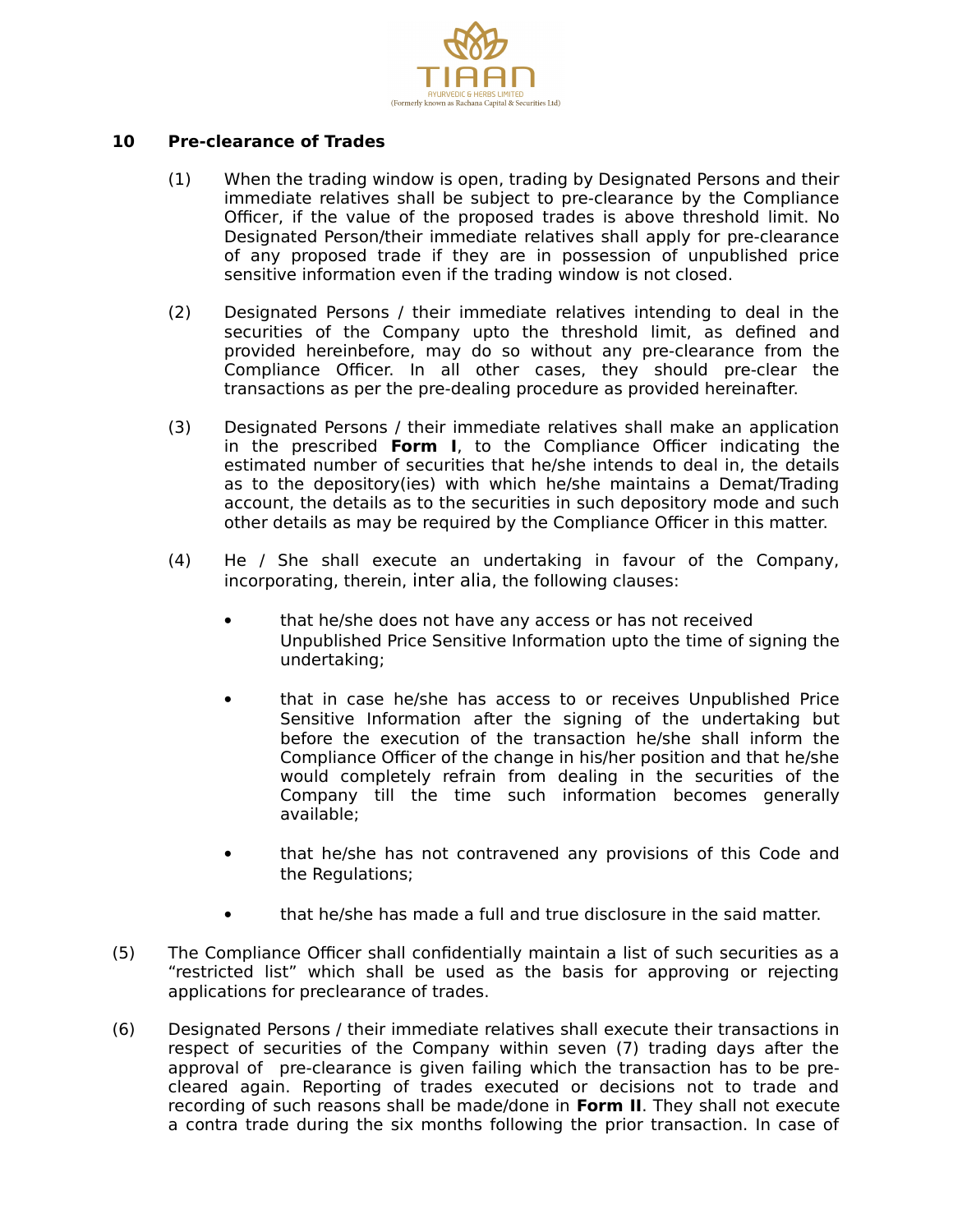

emergency the six months holding period may be waived by the Compliance Officer (application to be made in **Form III)** after recording in writing the reasons in this regard provided that such relaxation does not violate this Code/ Regulations.

- (7) In case of the Compliance Officer intending to deal in the securities of the Company beyond the threshold limit, the pre-clearance of the Managing Director or in his absence, the Chairman of the Board, will have to be obtained. Similarly in case of emergency Compliance Officer may obtain the waiver from the Managing Director or in his absence, the Chairman of the Board, provided that such relaxation does not violate this Code/ Regulations.
- (8) In case a contra trade is executed, inadvertently or otherwise, in violation of such a restriction, the profits from such trade shall be liable to be disgorged for remittance to the Board for credit to the Investor Protection and Education Fund administered by the Board under the Act.

#### **Reporting Requirements**

#### **11. Initial Disclosures**

- (1) Every promoter, key managerial personnel and director of the Company shall disclose his holding of securities of the Company as on the date of this Code taking effect, to the Company within thirty days of this Code taking effect in **Form A**;
- (2) Every person on appointment as a Director or a Key Managerial Personnel of the Company or upon becoming a Promoter shall disclose his/her holding of securities of the Company as on the date of appointment or becoming a Promoter, to the Company within seven days of such appointment or becoming a promoter in **Form B**.

#### **12. Continual Disclosures**

- (1) The Promoters, Directors, Employees of the Company shall disclose to the Company in **Form C** unless any other Form is specified by the Board, stating the number of such securities acquired or disposed of within two trading days of such transaction, if the value of the securities traded, whether in one transaction or a series of transactions over any calendar quarter, exceeds the threshold limits as defined herein above ;
- (2) The Company shall notify the particulars of such trading to the stock exchanges on which the securities are listed, as applicable, within two trading days of receipt of the disclosure or from becoming aware of such information.
- (3) The disclosure of the incremental transactions after any disclosure shall be made by persons as specified in (1) above, when the transactions effected after the prior disclosure crosses the threshold specified in this clause.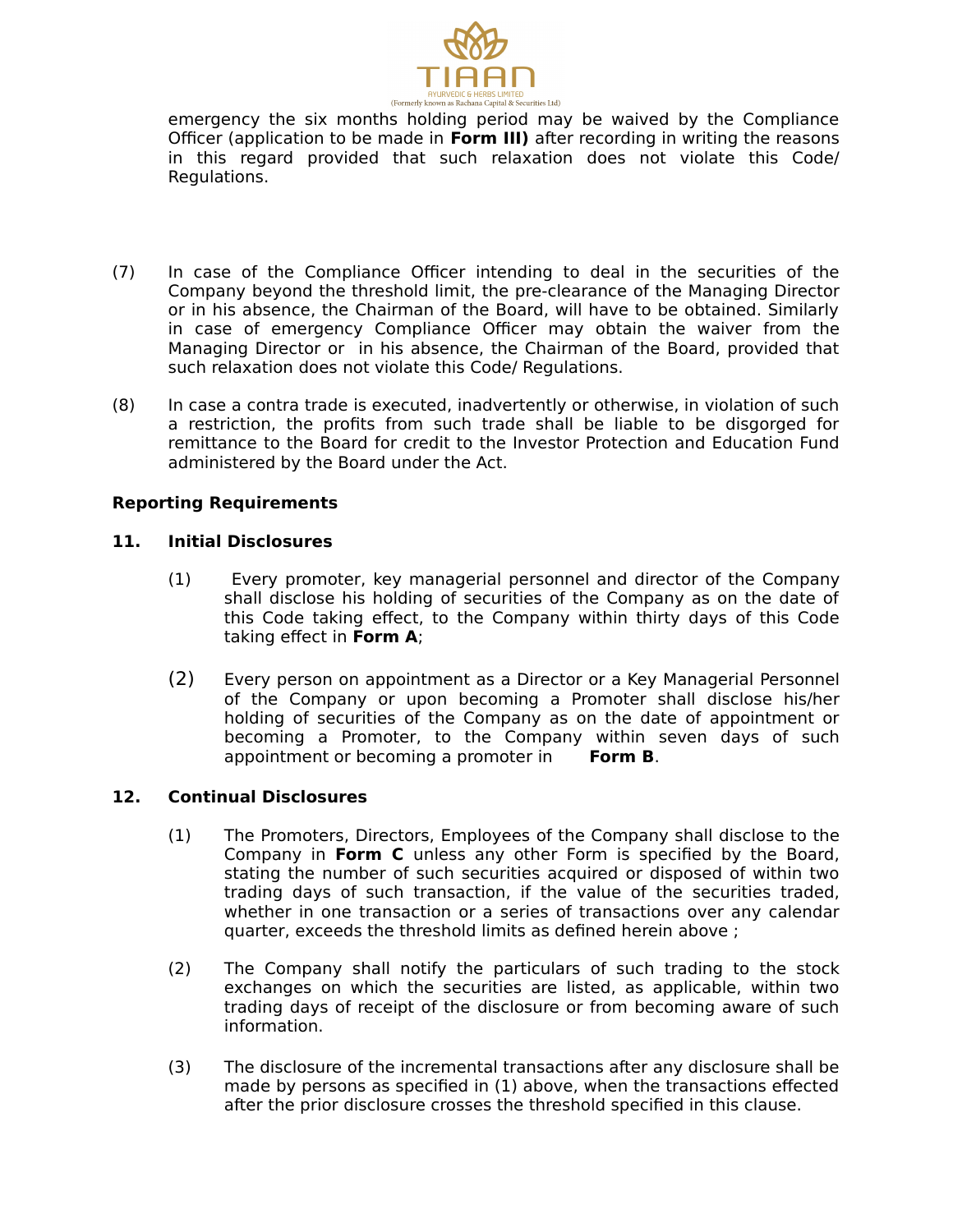

#### **Note :**

- 1. Trading in securities shall also include trading in derivatives of securities and the traded value of the derivatives shall be taken into account for the purpose of making Initial/Continual disclosures as required in Clause 11 and 12 above.
- 2. Disclosures made under Clause 11 and 12 above shall include those relating to trading by such person's immediate relatives and by any other person for whom such person takes trading decisions.

#### **13. Quarterly / Annual Disclosures**

Designated Persons shall furnish to the Compliance Officer the following:

(1) Quarterly statement of transactions in securities of the Company in **Form IV** annexed

- hereto to be submitted within 30 days of the close of each quarter. If there is no transaction in a particular quarter, nil statement need not be submitted.
- (2) Annual statement of all their holdings in securities of the Company to be submitted within 30 days of the close of each Financial Year in **Form V** annexed hereto.

#### **14. Preservation of disclosures**

The disclosures made under these regulations shall be maintained by the Compliance Officer, for a minimum period of five years.

#### **15. Penalty for non-compliance of this Code**

- (1) Any Promoter, Director, Employee or other connected person, who trades in securities or communicates any information for trading in securities in contravention of this Code, shall be penalized and appropriate action shall be taken against them by the Company after giving reasonable opportunity to them to show-cause. He/ she shall also be subject to disciplinary action, as deemed appropriate by the Board of Directors which may include wage freeze, suspension, in-eligibility for future participation in ESOPs etc.
- (2) In addition to the action which may be taken by the Company, the persons violating the Regulations or this Code shall also be subject to action under SEBI Act. In case of any violation, the Board of Directors shall inform the Board accordingly.

#### **16. General**

The decision of the Board of Directors with regard to any or all matters relating to this Code

shall be final and binding on all concerned. The Board of Directors shall have the power to

modify, amend or replace this Code in part or full, as may be thought fit from time to time in

their absolute discretion.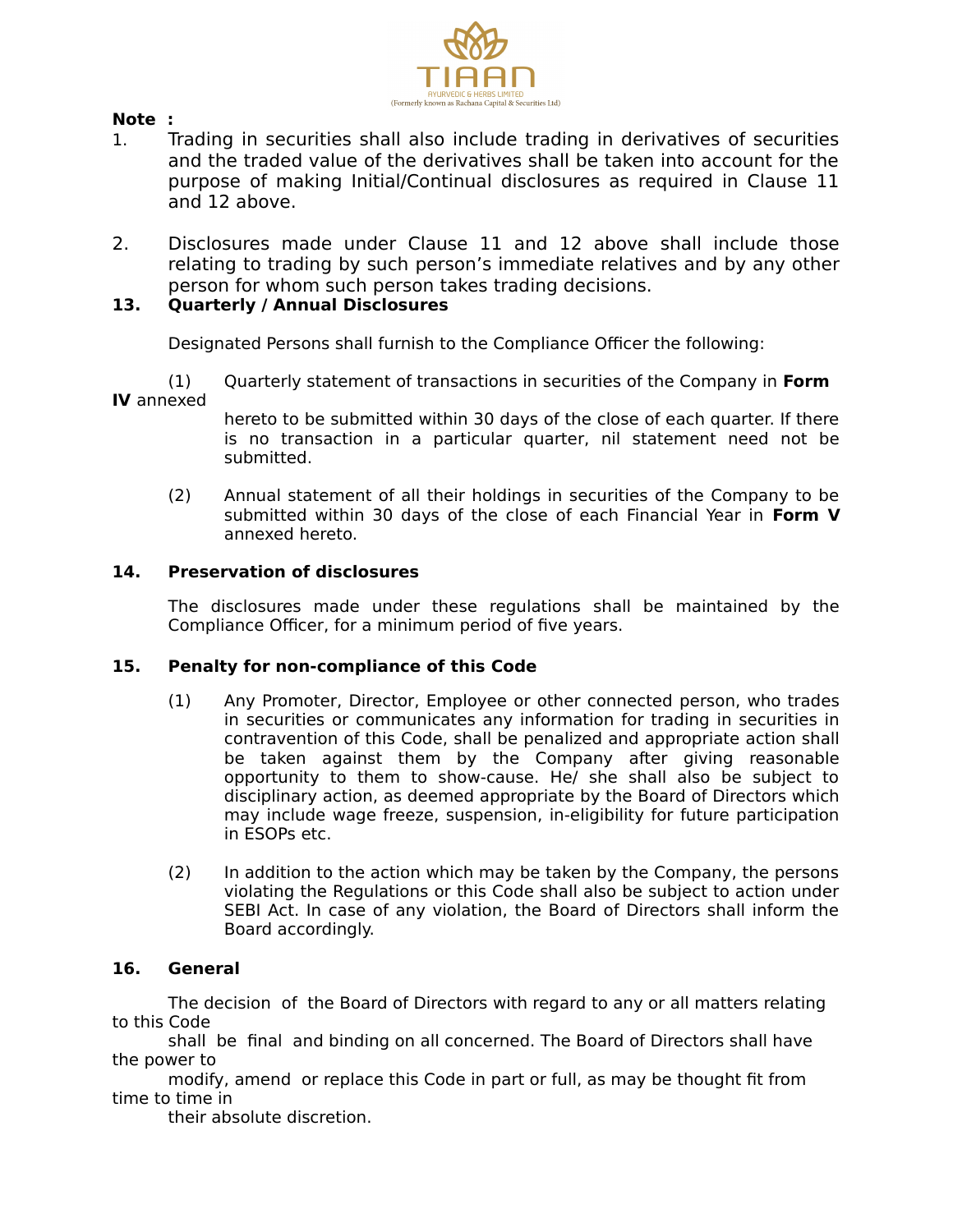

## **17. Forms**

## **(1) Disclosure Forms**

- Form A : Form for Initial Disclosures under clause 11(1)
- Form B : Form for Initial Disclosures under clause 11(2)
- Form C : Form for Continual Disclosures under clause 12 (1)

## **(2) Internal Forms**

• Form I: Application for Pre-Clearance and undertaking

• Form II : Reporting of trades executed/decisions not to trade and recording of such

#### reasons

- Form III : Application for waiver of minimum holding period
- Form IV : Form for Quarterly Statement
- Form V : Form for Annual Statement

## **FORM A**

#### **Securities and Exchange Board of India (Prohibition of Insider Trading) Regulations, 2015 [Regulation 7 (1) (a) read with Regulation 6 (2)]**

Name of the company : **Tiaan Ayurvedic & Herbs Limited** 

ISIN of the company : **INE864T01011**

## **Details of Securities held by Promoter, Key Managerial Personnel (KMP), Director and other such persons as mentioned in Regulation 6(2)**

| Name, PAN<br>No., CIN $/$<br>DIN &<br>address<br>with | Category<br>of Person<br>(Promote<br>rs / KMP /<br><b>Directors</b> | Securities held<br>as on the date<br>of regulation<br>coming into<br>force                        |     | $%$ of<br>Shar<br>ehol<br>ding | Open Interest<br>of the Future<br>contracts held<br>as on the date<br>of regulation |                                            | Open Interest of<br>the Option<br>Contracts held<br>as on the date<br>of regulation<br>coming into<br>force |                                            |  |
|-------------------------------------------------------|---------------------------------------------------------------------|---------------------------------------------------------------------------------------------------|-----|--------------------------------|-------------------------------------------------------------------------------------|--------------------------------------------|-------------------------------------------------------------------------------------------------------------|--------------------------------------------|--|
| contact nos                                           | immedia                                                             | <b>Type</b><br>οf                                                                                 | No. |                                | coming into<br>force                                                                |                                            |                                                                                                             |                                            |  |
|                                                       | te<br>relatives<br>/ others<br>etc)                                 | securit<br>y (For<br>eg.<br><b>Shares</b><br>Warra<br>nts,<br>Conver<br>-tible<br>Deben<br>-tures |     |                                | Numb<br>er of<br>units<br>(contr<br>$acts *$<br>lot<br>size)                        | Notiona<br>I value<br>in<br>Rupee<br>terms | Numb<br>er of<br>units<br>(contr<br>$acts *$<br>lot<br>size)                                                | Notiona<br>I value<br>in<br>Rupee<br>terms |  |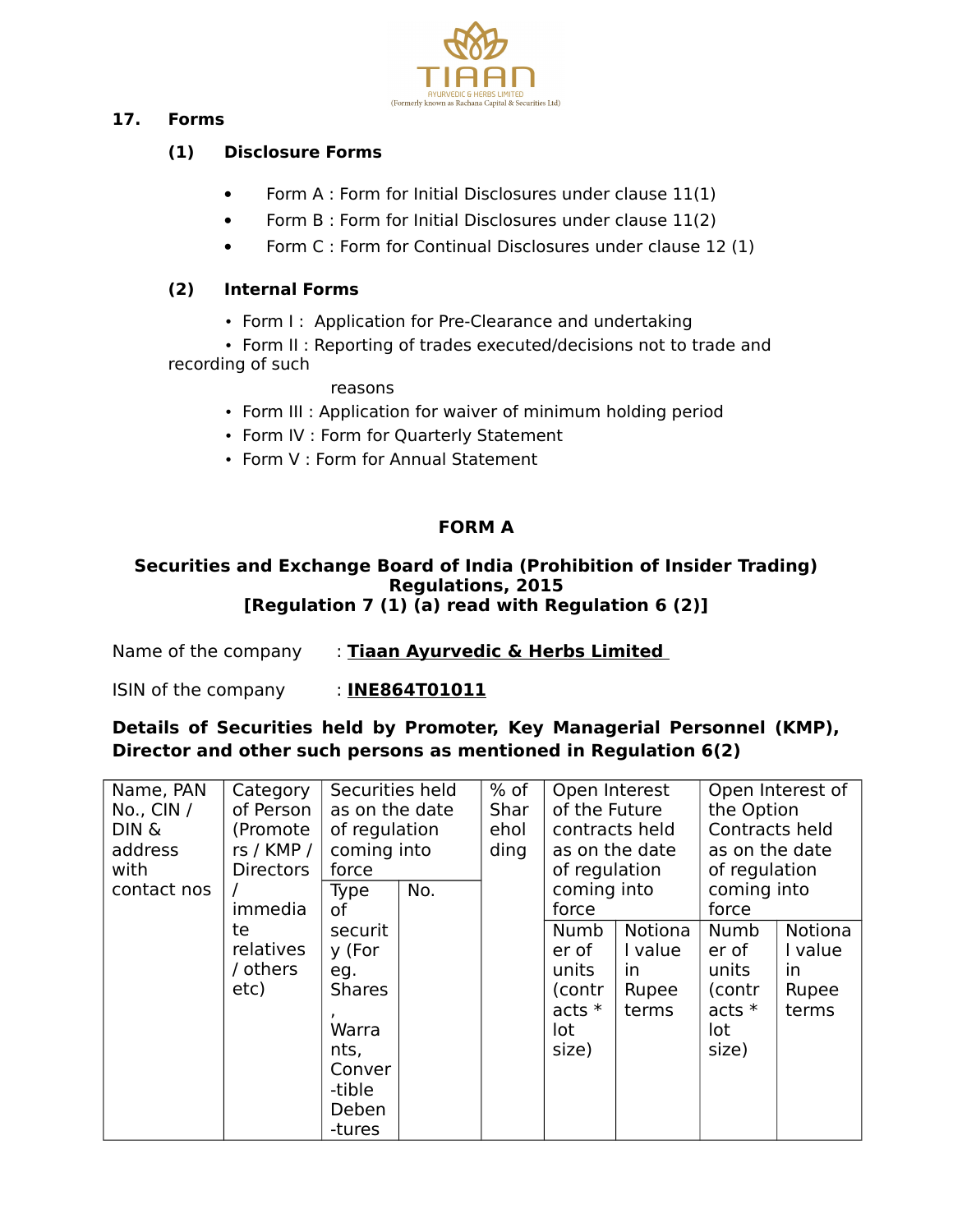

|   |                |          | (Formerly known as Rachana Capital & Securities Ltd) |   |   |   |   |   |
|---|----------------|----------|------------------------------------------------------|---|---|---|---|---|
|   |                | $etc.$ ) |                                                      |   |   |   |   |   |
| 1 | $\overline{2}$ | 3        | $\overline{4}$                                       | 5 | 6 | 7 | 8 | 9 |
|   |                |          |                                                      |   |   |   |   |   |

Note: "Securities" shall have the meaning as defined under regulation 2(1)(i) of SEBI (Prohibition of Insider Trading) Regulations, 2015.

Date : Signature: Signature: Signature: Signature: Signature: Signature: Signature: Signature: Signature: Signature: Signature: Signature: Signature: Signature: Signature: Signature: Signature: Signature: Signature: Signat

Place : Contract of the Contract of the Contract of the Designation: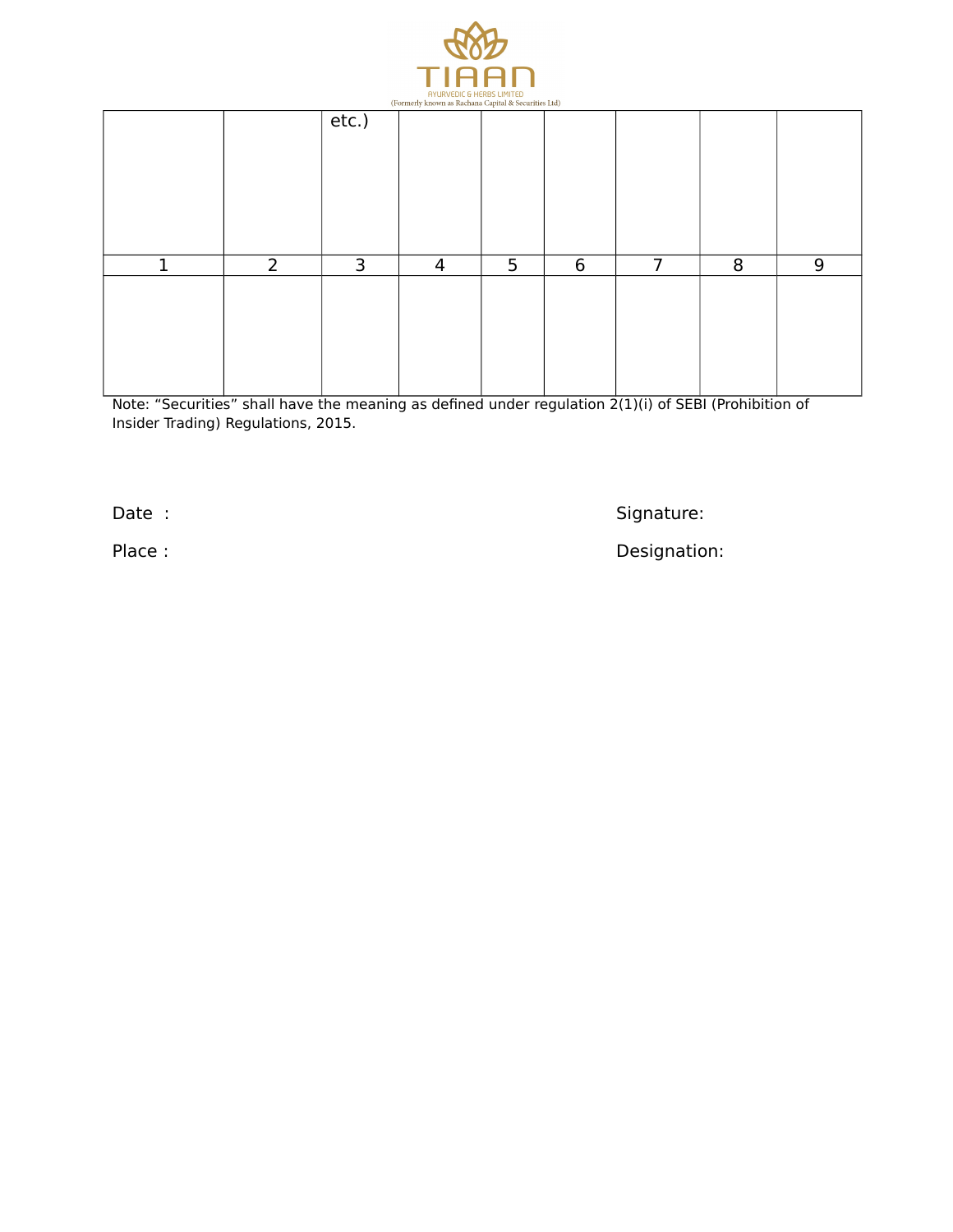

#### **Securities and Exchange Board of India (Prohibition of Insider Trading) Regulations, 2015 [Regulation 7 (1) (b) read with Regulation 6(2)]**

Name of the company : **Tiaan Ayurvedic & Herbs Limited** 

ISIN of the company : **INE864T01011** 

**Details of Securities held on appointment of Key Managerial Personnel (KMP) or Director or upon becoming a Promoter of a listed company and other such persons as mentioned in Regulation 6(2).** 

| Name, PAN    | Categor        | Date of  |              | Securities held at | % of           |                | Open Interest  | Open Interest |             |  |
|--------------|----------------|----------|--------------|--------------------|----------------|----------------|----------------|---------------|-------------|--|
| No., CIN $/$ | y of           | appoint  | the time of  |                    | Shar           |                | of the Future  | of the Option |             |  |
| DIN &        | Person         | ment of  | becoming     |                    | ehol           |                | contracts held | Contracts     |             |  |
| address      | (Promot        | Director |              | Promoter/appoint   | ding           |                | at the time of | held          | at<br>the   |  |
| with         | ers/           | /KMP OR  | ment of      |                    |                | becoming       |                | time<br>оf    |             |  |
| contact nos  | KMP/           | Date of  | Director/KMP |                    |                | Promoter/      |                | becoming      |             |  |
|              | Director       | becomin  | Type of      | No.                |                | appointment    |                | Promoter/     |             |  |
|              | s/             | g        | securit      |                    |                | of             |                |               | appointment |  |
|              | immedi         | Promote  | y (For       |                    |                | Director/KMP   |                | of            |             |  |
|              | ate            | r        | eg.          |                    |                |                |                | Director/KMP  |             |  |
|              | relatives      |          | Shares,      |                    |                | Numb           | <b>Notio</b>   | <b>Num</b>    | Notion      |  |
|              | / others       |          | Warran       |                    |                | er of          | nal            | ber           | al          |  |
|              | etc)           |          | ts,          |                    |                | units          | value          | of            | value       |  |
|              |                |          | Conver-      |                    |                | (contr         | in             | units         | in          |  |
|              |                |          | tible        |                    |                | acts $*$       | Rupe           | (cont         | Rupee       |  |
|              |                |          | Deben-       |                    |                | lot            | e              | racts         | terms       |  |
|              |                |          | tures        |                    |                | size)          | terms          | * lot         |             |  |
|              |                |          | $etc.$ )     |                    |                |                |                | size)         |             |  |
| 1            | $\overline{2}$ |          | 3            | 4                  | $\overline{5}$ | $\overline{6}$ | $\overline{7}$ | 8             | 9           |  |
|              |                |          |              |                    |                |                |                |               |             |  |
|              |                |          |              |                    |                |                |                |               |             |  |
|              |                |          |              |                    |                |                |                |               |             |  |
|              |                |          |              |                    |                |                |                |               |             |  |
|              |                |          |              |                    |                |                |                |               |             |  |
|              |                |          |              |                    |                |                |                |               |             |  |

Note: "Securities" shall have the meaning as defined under regulation 2(1)(i) of SEBI (Prohibition of Insider Trading) Regulations, 2015.

Date : Signature: Signature: Signature: Signature: Signature: Signature: Signature: Signature: Signature: Signature: Signature: Signature: Signature: Signature: Signature: Signature: Signature: Signature: Signature: Signat

Place : Contract of the Contract of the Contract of the Designation: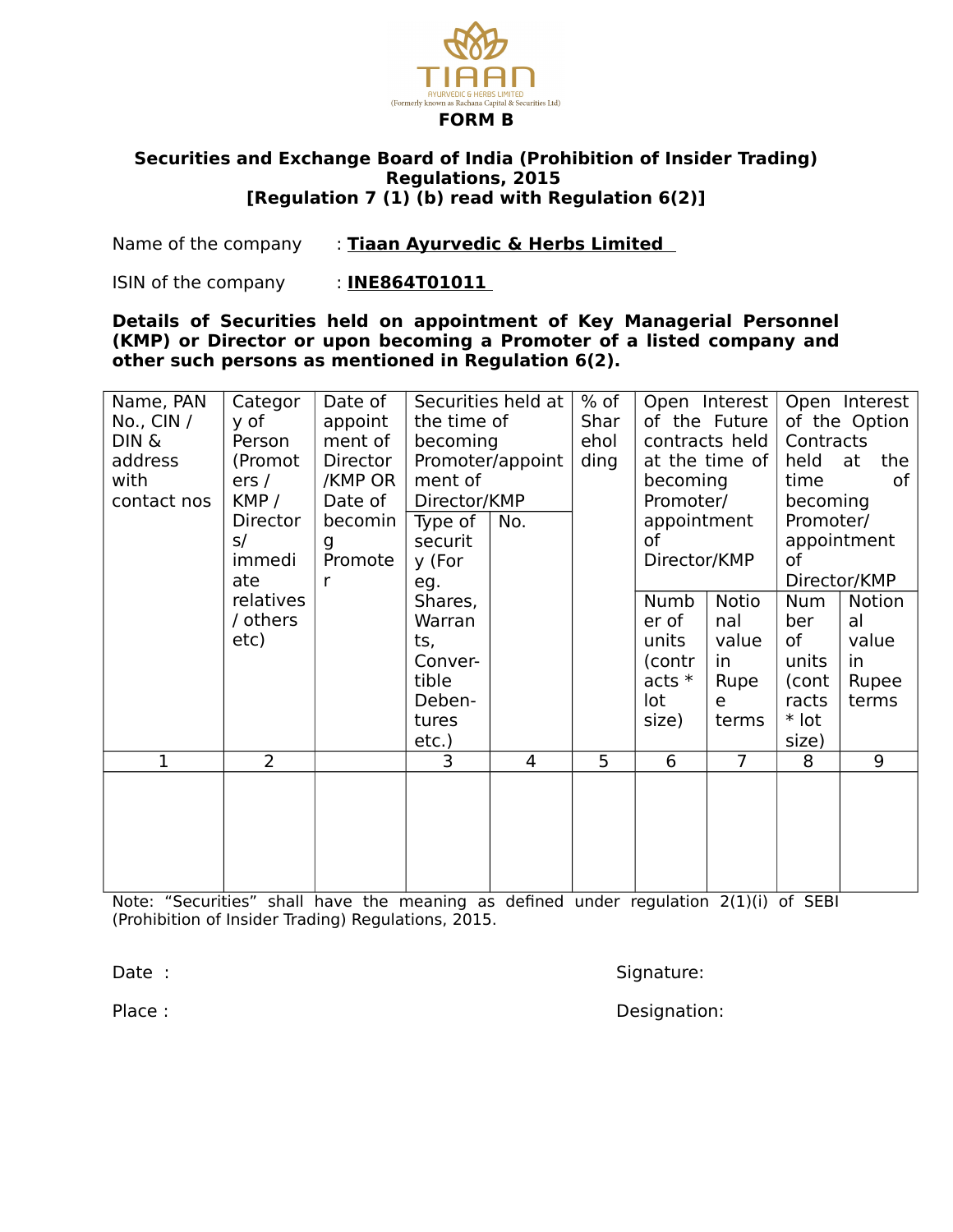

## **Securities and Exchange Board of India (Prohibition of Insider Trading) Regulations, 2015 [Regulation 7 (2) read with Regulation 6(2)]**

Name of the company : **Tiaan Ayurvedic & Herbs Limited** 

ISIN of the company : **INE864T01011** 

**Details of change in holding of Securities of Promoter, Employee or Director of a listed company and other such persons as mentioned in Regulation 6(2).** 

| Name,<br>PAN<br>No., CIN/<br><b>DIN</b><br>&.<br>address<br>of<br>Promoter<br>Employe<br>e/<br>Director<br>with<br>contact<br>nos. | Category<br>of<br>Person<br>(Promote<br>rs<br>$/$ KMP $/$<br><b>Directors</b><br>immedia<br>te<br>relatives | Securities held<br>prior to<br>acquisition/<br>disposal                                               |                    | <b>Securities</b><br>acquired/<br>Disposed                                                             |    | $%$ of<br>Shareholdin<br>g     |                                 | Date of<br>allotment<br>advice /<br>acquisitio<br>n<br>of shares /<br>sale of<br>shares<br>specify |                   | Date of<br>intimati<br>on<br>to the<br>compan<br><b>y</b> | Mode of<br>acquisitio<br>n<br>(market)<br>purchase<br>public/<br>rights/<br>preferent<br>ial |           | type of contract, Futures or<br>options etc.)                 |           | Trading in Derivatives (Specify                                  | Exchan<br>ge<br>on<br>which<br>the<br>trade<br>was<br>execut<br>ed |
|------------------------------------------------------------------------------------------------------------------------------------|-------------------------------------------------------------------------------------------------------------|-------------------------------------------------------------------------------------------------------|--------------------|--------------------------------------------------------------------------------------------------------|----|--------------------------------|---------------------------------|----------------------------------------------------------------------------------------------------|-------------------|-----------------------------------------------------------|----------------------------------------------------------------------------------------------|-----------|---------------------------------------------------------------|-----------|------------------------------------------------------------------|--------------------------------------------------------------------|
|                                                                                                                                    | others<br>etc.)                                                                                             | Type of<br>security<br>(For eg.-<br>Shares,<br>Warrants<br>Convertibl<br>e<br>Debenture<br>s<br>etc.) | No<br>$\mathbf{r}$ | Type of<br>Security<br>(For eg.-<br>Shares,<br>Warrants.<br>Convertib<br>le<br>Debentur<br>es<br>etc.) | No | Pre<br>Tran<br>s<br>actio<br>n | Post<br>tran<br>s<br>actio<br>n | From                                                                                               | o                 |                                                           | offer/off<br>market/<br>Inter-se<br>transfer<br>etc.)                                        | Valu<br>e | Buy<br>Number<br>of units<br>(contra<br>cts<br>* lot<br>size) | Valu<br>e | Sell<br>Number<br>of units<br>(contra<br>cts<br>$*$ lot<br>size) |                                                                    |
| 1                                                                                                                                  | $\overline{2}$                                                                                              | 3                                                                                                     | 4                  | 5                                                                                                      | 6  | $\overline{7}$                 | 8                               | 9                                                                                                  | 1<br>$\mathbf{0}$ | 11                                                        | 12                                                                                           | 13        | 14                                                            | 15        | 16                                                               | 17                                                                 |
|                                                                                                                                    |                                                                                                             |                                                                                                       |                    |                                                                                                        |    |                                |                                 |                                                                                                    |                   |                                                           |                                                                                              |           |                                                               |           |                                                                  |                                                                    |

Note: "Securities" shall have the meaning as defined under regulation 2(1)(i) of SEBI (Prohibition of Insider Trading) Regulations, 2015.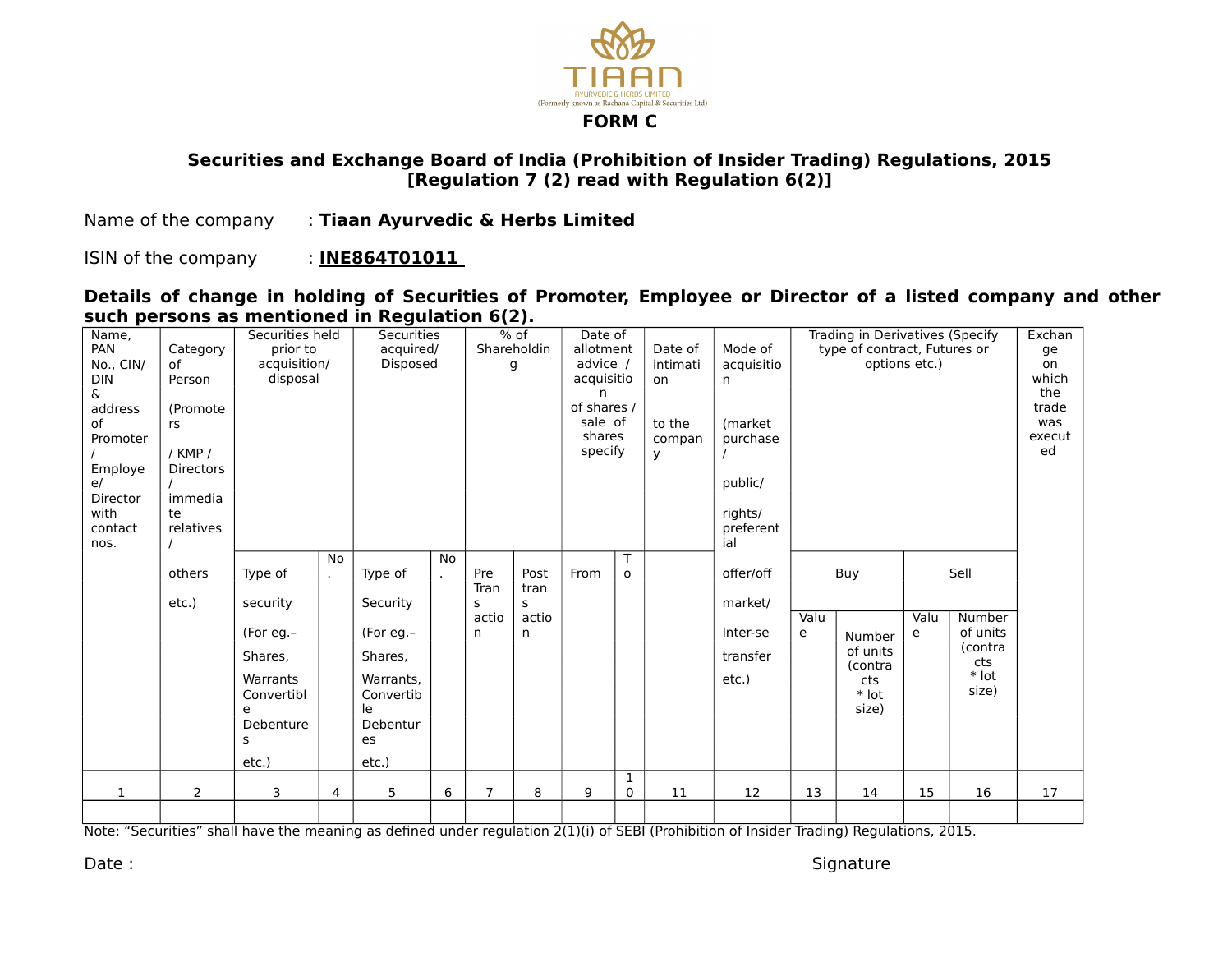

Place : Designation and the planet of the contract of the contract of the Designation Designation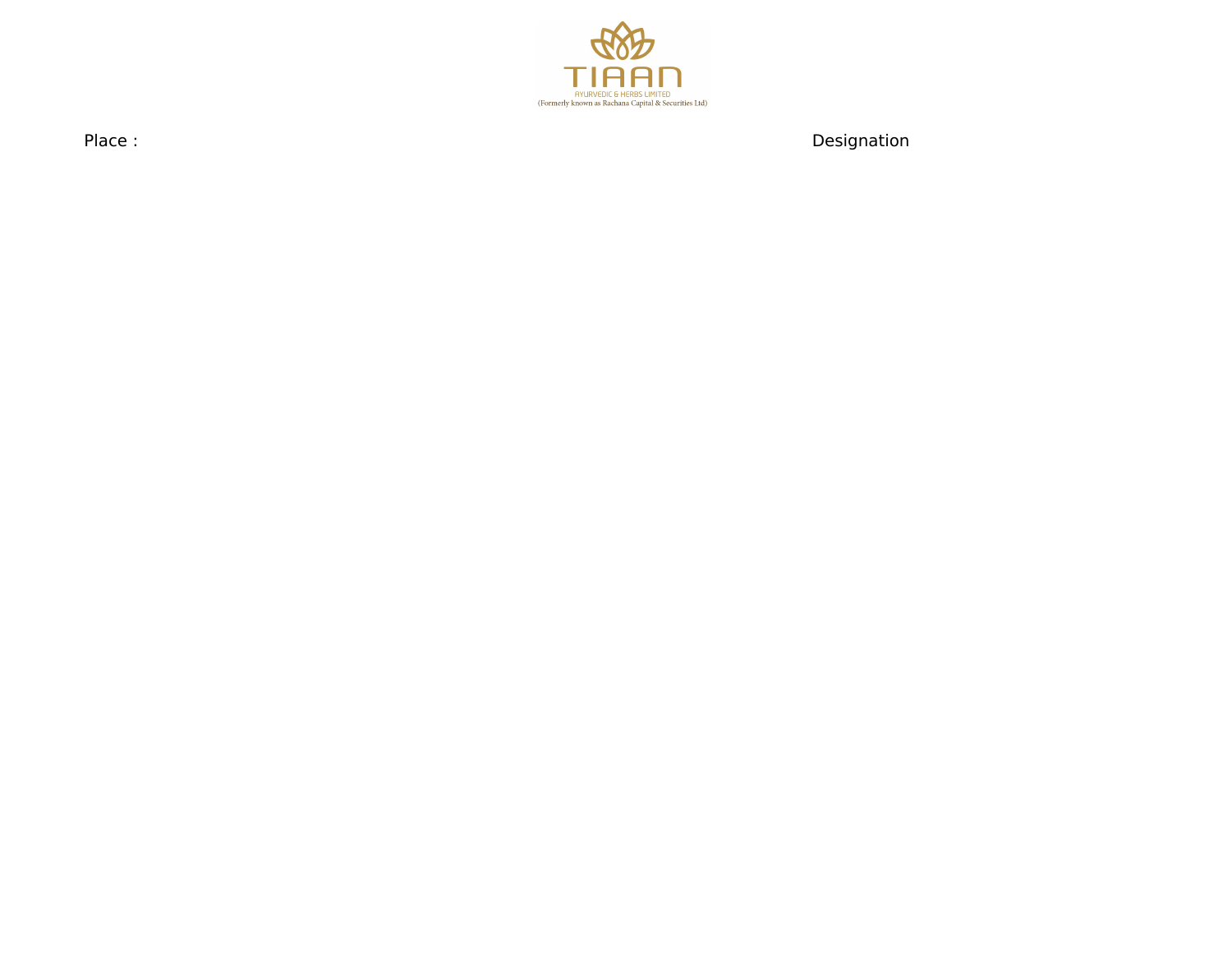

#### **Form I**

## **TIAAN AYURVEDIC & HERBS LIMITED**

## **FORMAT OF APPLICATION FOR OBTAINING PRE-CLEARANCE APPROVAL**

**[Clause 10(3) of Tiaan Ayurvedic & Herbs Limited: Code of Conduct to Regulate, Monitor and Report Trading by Insiders]**

Compliance Officer, **Tiaan Ayurvedic & Herbs Limited** 405, Patel Ashwamegh Complex, Jetalpur Road, Near Dairy Den Circle, Sayajigunj, Vadodara, Gujarat, 390005.

Dear Sir,

Pursuant to SEBI (Prohibition of Insider Trading) Regulations, 2015 and **Tiaan Ayurvedic & Herbs Limited** Code of Conduct to Regulate, Monitor and Report Trading by Insiders, I seek approval to purchase/sale/subscribe for not more than securities of the Company (having approximately Market value of Rs. <br>as on the date of application) as per the details given below:

| $\mathbf 1$   | Name of the Designated Person                                          |  |
|---------------|------------------------------------------------------------------------|--|
| $\mathcal{L}$ | Designation                                                            |  |
| 3             | Number of securities held as on date                                   |  |
| 4             | Folio No./DP ID/Client ID                                              |  |
| 5             | Estimated number of securities proposed to<br>purchase/sale/subscribe  |  |
| 6             | Estimated price at which the transaction is<br>proposed be<br>Executed |  |

Date  $\_\_$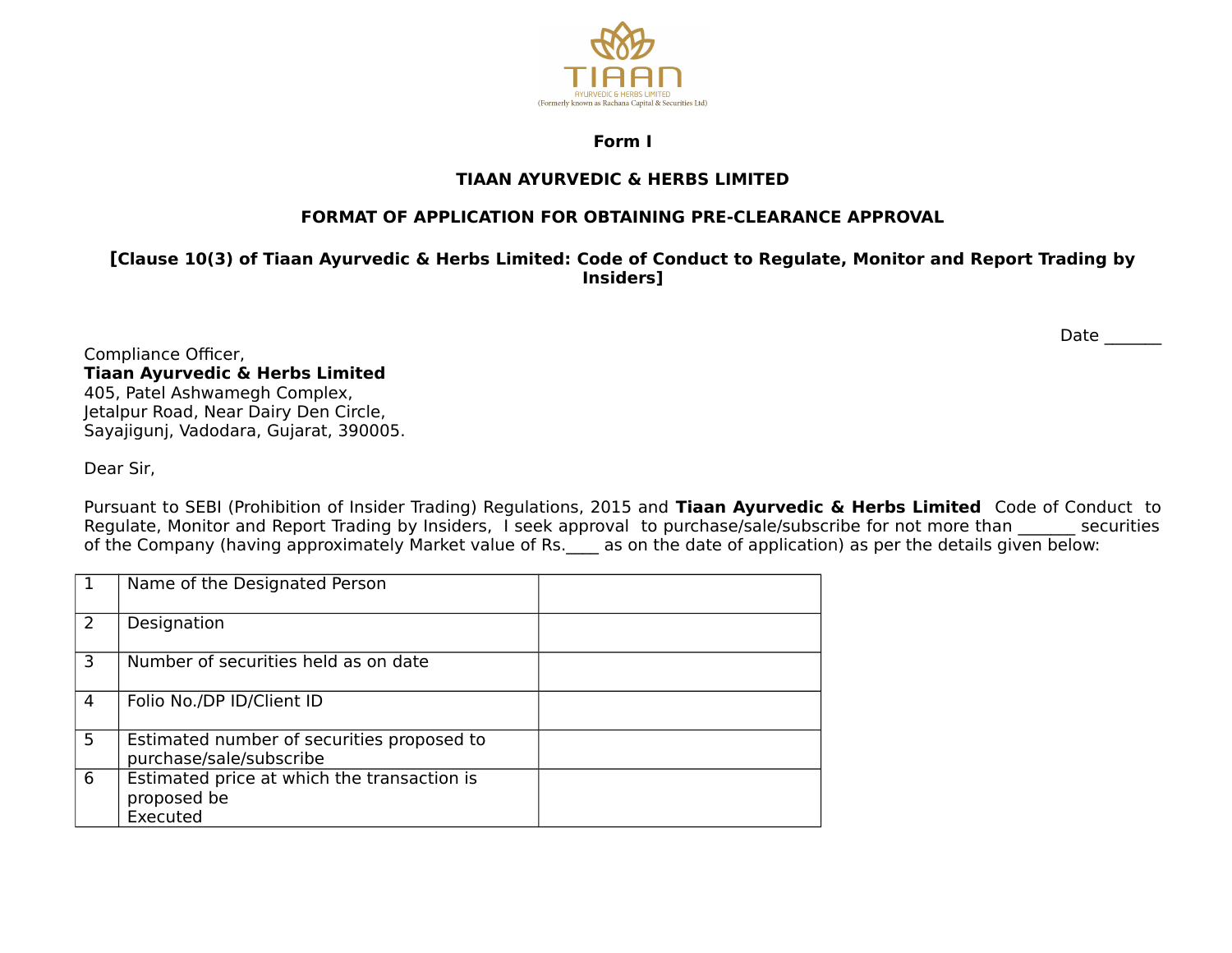

| Whether the transaction would be through Stock<br>Exchange or off-market deal |
|-------------------------------------------------------------------------------|
| In case of Off-market deal, Folio no./DP ID/Client                            |
| where the securities will be credited                                         |

Yours truly,

(Signature of the Designated Person)

(Name of the Designated Person)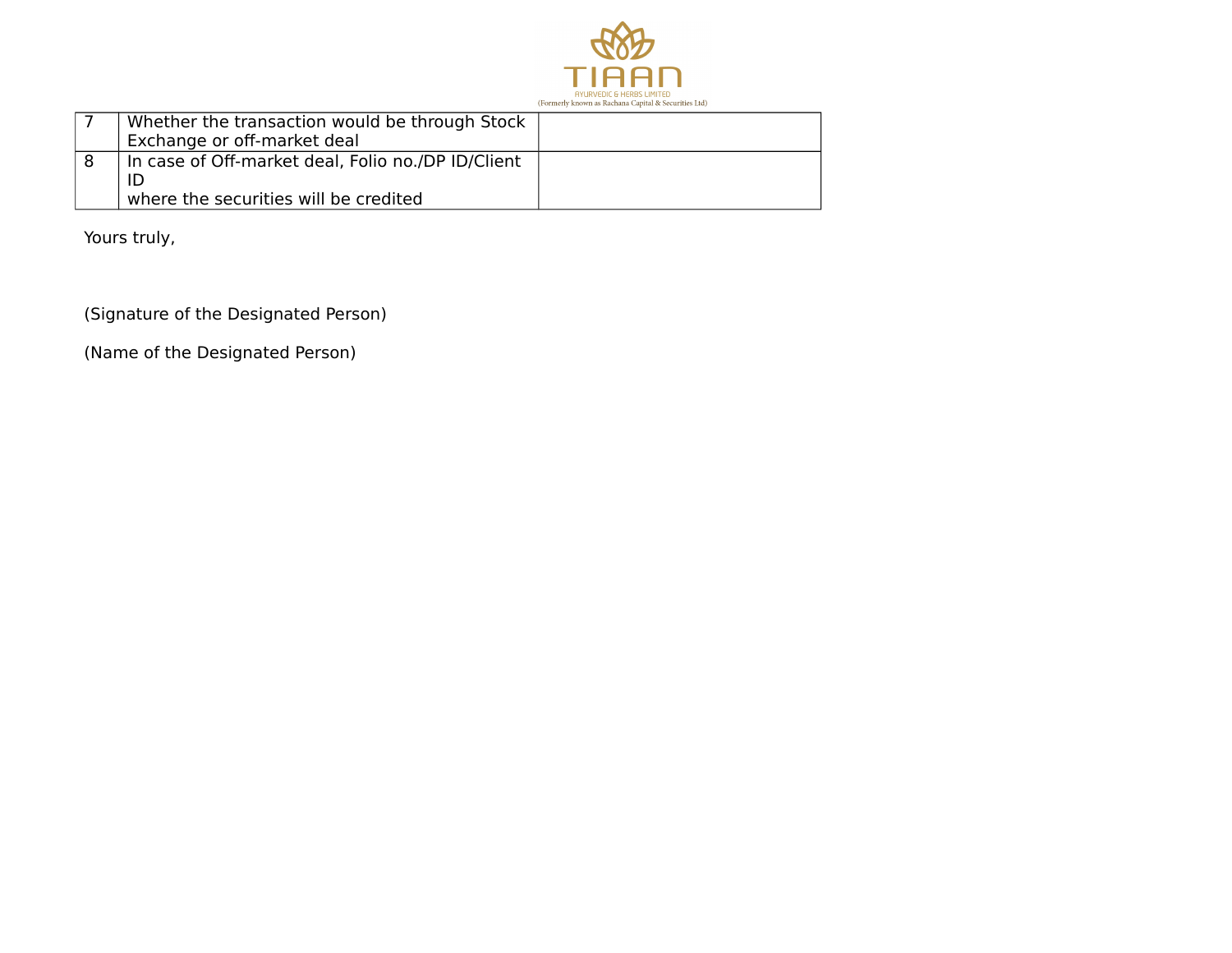

### **Tiaan Ayurvedic & Herbs Limited**

#### **FORMAT OF UNDERTAKING TO BE ACCOMPANIED WITH THE APPLICATION FOR OBTAINING PRE-CLEARANCE APPROVAL**

#### **UNDERTAKING**

Date  $\_\_$ 

Compliance Officer, **Tiaan Ayurvedic & Herbs Limited** 405, Patel Ashwamegh Complex, Jetalpur Road, Near Dairy Den Circle, Sayajigunj, Vadodara, Gujarat, 390005.

Dear Sir,

I, ……………………………………..(name of the Designated Person),…………………. (designation) of the Company residing at ………………………………………..(address of the Designated Person) hereby declare that I am not in possession of any Unpublished Price Sensitive Information ( as defined in the Tiaan Ayurvedic & Herbs Limited Code of Conduct to Regulate, Monitor and Report Trading by Insiders) upto the date of signing of this Undertaking.

I further declare that in case I have access to any Unpublished Price Sensitive Information after the signing of Undertaking and before the execution of Trade for which Pre-clearance is requested in **Form I** (enclosed), I shall:

- 1. Promptly inform the Compliance Officer
- 2. Refrain from trading in securities of the Company.
- 3. Apply afresh for obtaining pre-clearance approval from the Compliance Officer of the Company in Form I only after 2 days of such Unpublished Price Sensitive Information becoming public.

Upon obtaining preclearance for trading in securities of the Company, I undertake to execute the transaction within seven (7) trading days failing which I shall seek pre-clearance again.

I undertake to submit **Form II** within 4 working days of execution of the transaction/ a NIL report in case the transaction is not executed.

I declare that I have made true and complete disclosure in the matter.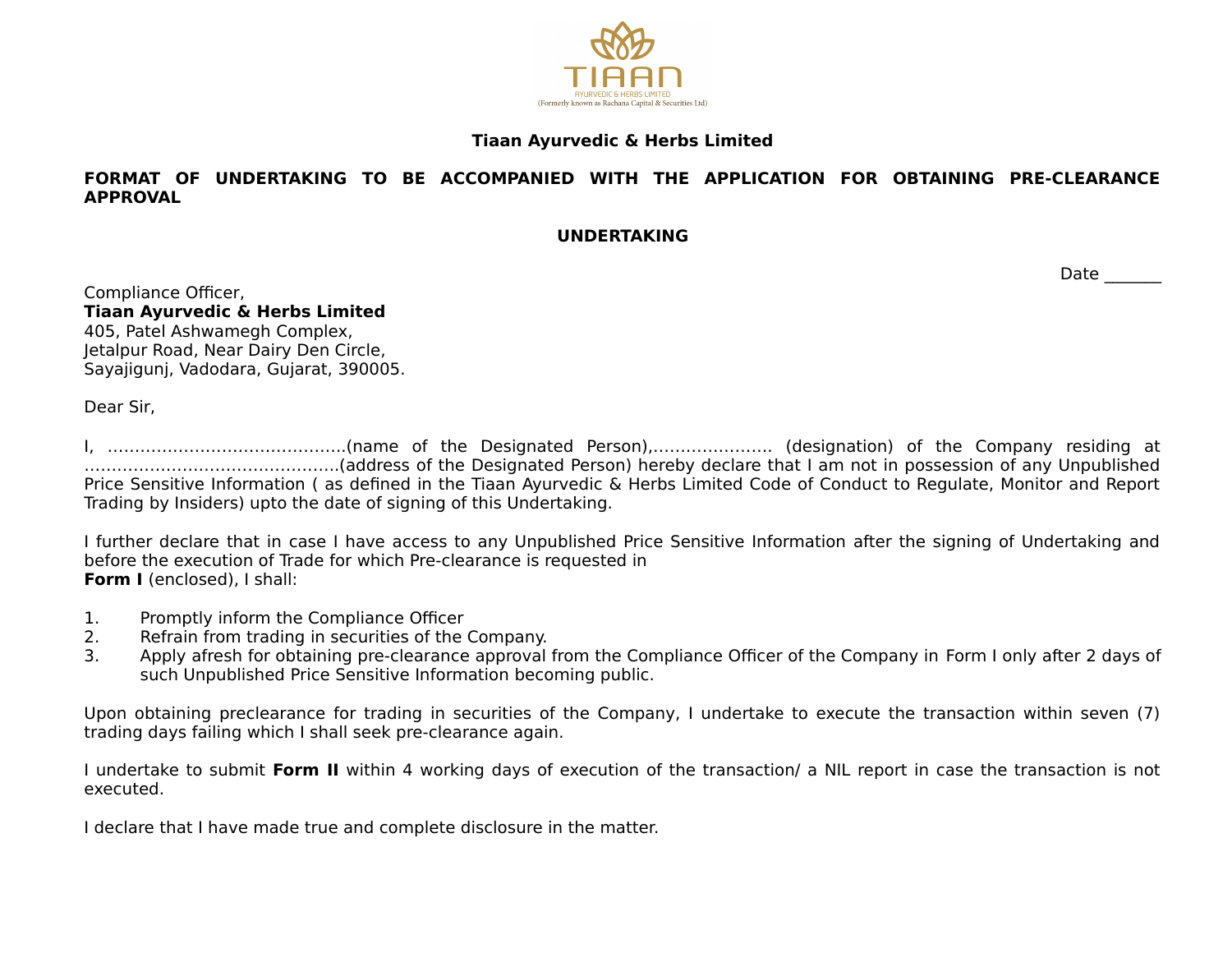

Yours truly,

(Signature of the Designated Person)

(Name of the Designated Person)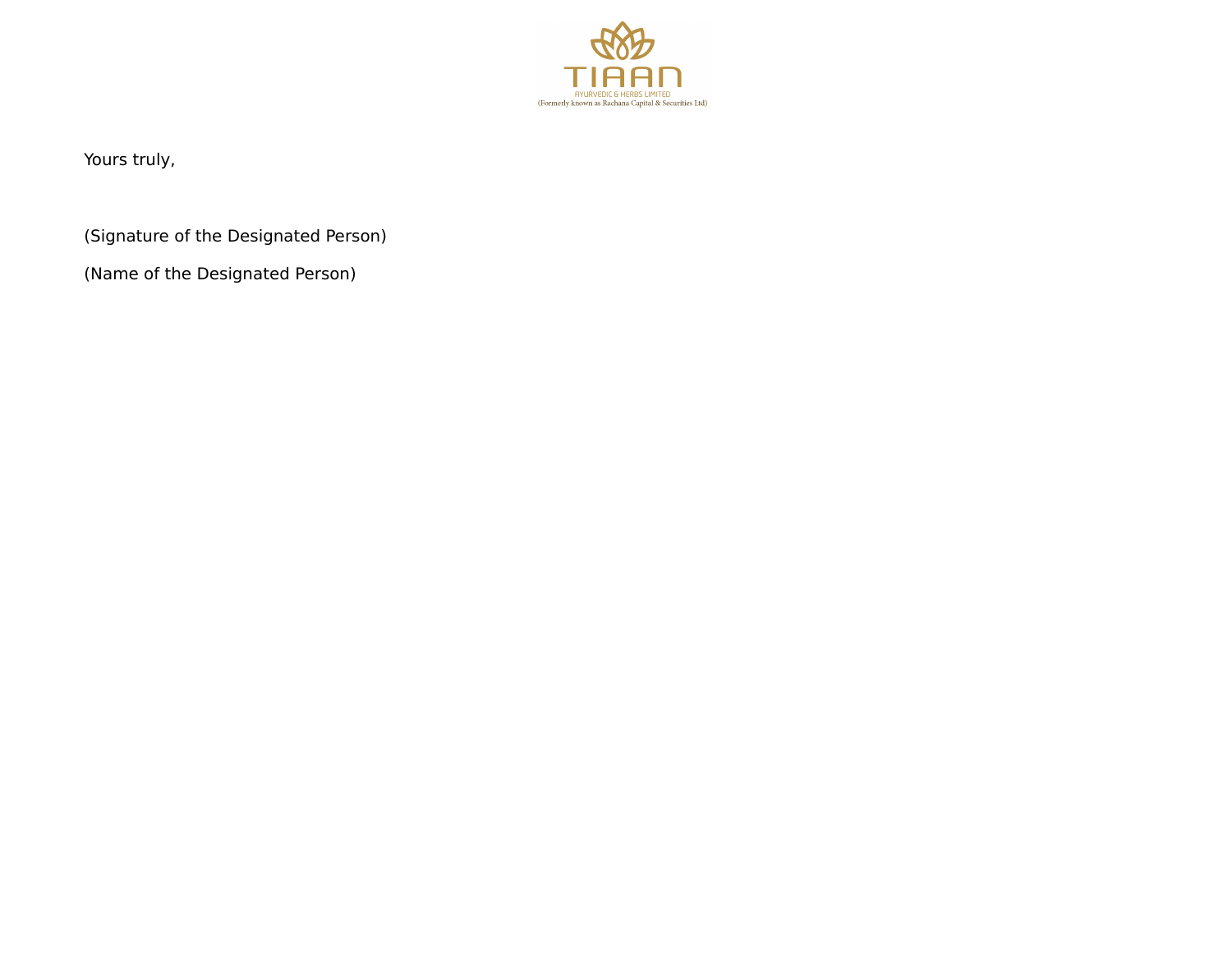

## **Tiaan Ayurvedic & Herbs Limited**

## **FORMAT FOR DISCLOSURE OF TRANSACTIONS EXECUTED/NOT EXECUTED AFTER OBTAINING PRE-CLEARANCE**

**[Clause 10(6) of Tiaan Ayurvedic & Herbs Limited: Code of Conduct to Regulate, Monitor and Report Trading by Insiders]**

Date  $\_\_$ 

Compliance Officer, **Tiaan Ayurvedic & Herbs Limited** 405, Patel Ashwamegh Complex, Jetalpur Road, Near Dairy Den Circle, Sayajigunj, Vadodara, Gujarat, 390005.

Dear Sir,

With reference to trading approval granted by the Company to me on [1], I hereby inform that I have bought/sold/subscribed for equity shares of the Company for Rs. on electronic

In connection with the aforesaid transaction, please find enclosed copy of the following for your records:

Broker's contract note/Proof of payment to/from brokers/ Extract of bank passbook/statements (in case of demat transaction)/ Copy of Delivery instruction slips (applicable in case of sale transactions)

I hereby undertake to preserve the original copy of the above mentioned document for a **period of 5 years)** and produce to the Compliance Officer/Securities Exchange Board of India, if required in future.

Yours truly,

(Signature of the Designated Person)

(Name of the Designated Person)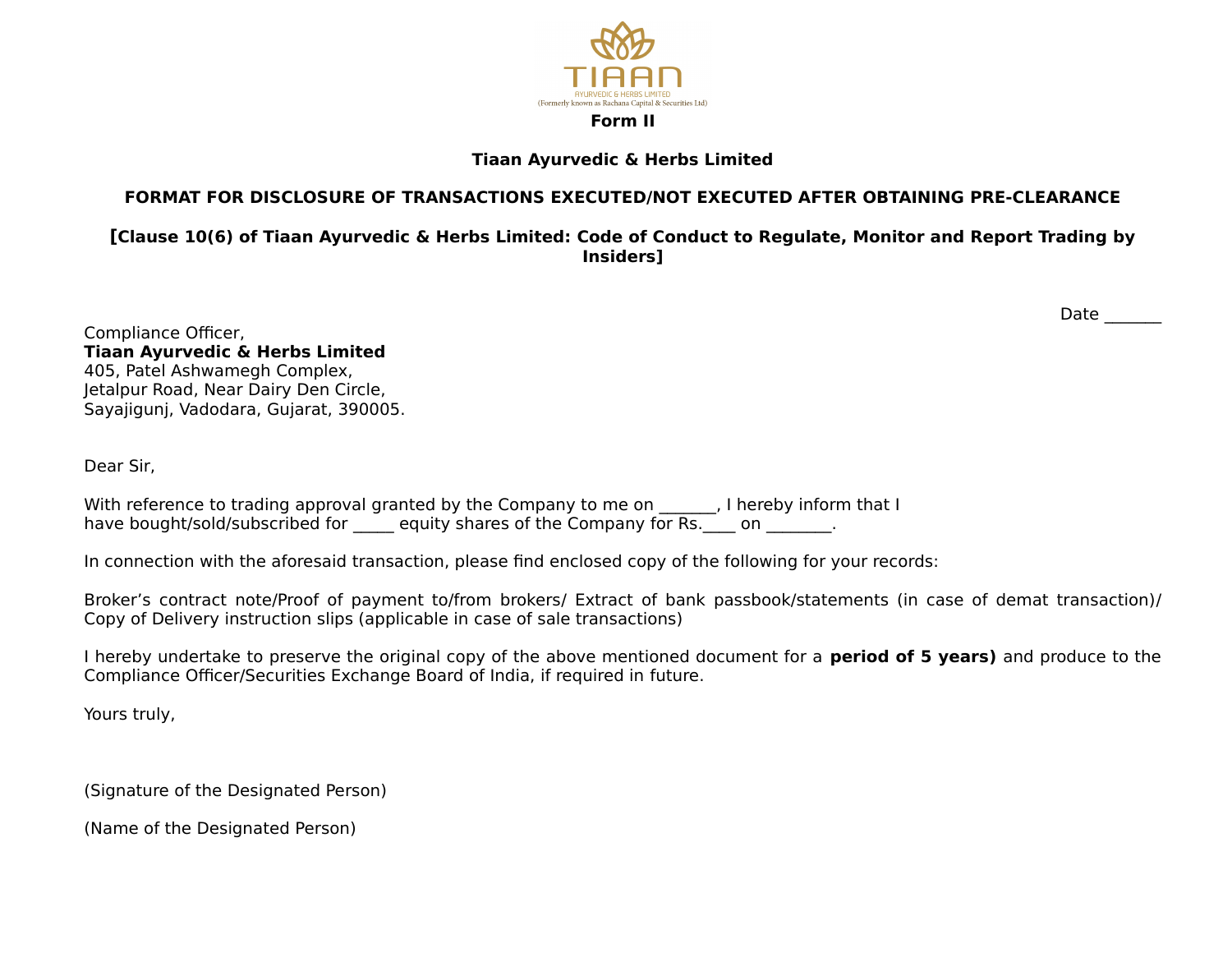

**Note:** After pre-clearance, if the Designated Person opts not to trade in securities should provide the reasons for taking such decision.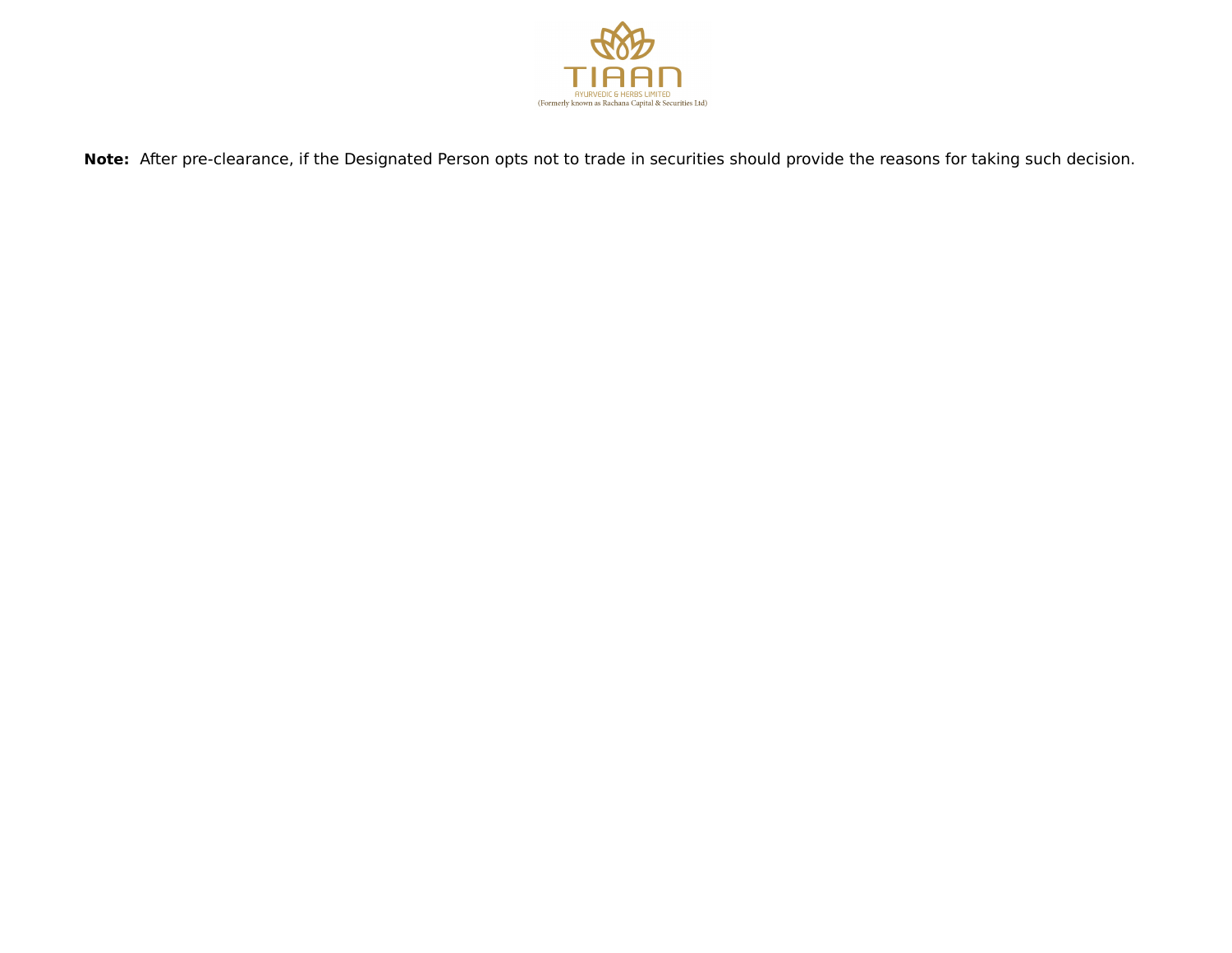

#### **Form III**

## **Tiaan Ayurvedic & Herbs Limited**

## **APPLICATION FOR WAIVER OF MINIMUM HOLDING PERIOD**

**[Clause 10(6) of Tiaan Ayurvedic & Herbs Limited:Code of Conduct to Regulate, Monitor and Report Trading by Insiders]**

Date  $\qquad \qquad \_$ 

Compliance Officer, **Tiaan Ayurvedic & Herbs Limited** 405, Patel Ashwamegh Complex, Jetalpur Road, Near Dairy Den Circle, Sayajigunj, Vadodara, Gujarat, 390005.

Dear Sir,

Pursuant to SEBI (Prohibition of Insider Trading) Regulations, 2015 and Asian Oilfield Services Limited Code of Conduct to Regulate, Monitor and Report Trading by Insiders, I………………………….………………………(name and designation of the Designated Person) had ……………………………. (provide the details of purchase/sale/subscribe for shares as the case may be) ………………………. (number of securities) of the Company on \_\_\_\_ after obtaining pre-clearance on \_\_\_\_. The details of transaction executed were submitted on (date) in **Form II.** I seek your approval to waive off the time restrictions and permit to execute a contra-trade for …………………(number of securities) of the Company due to ……………………………………………. (valid reason(s) for executing contra trade).

I declare that I am not in possession of any Unpublished Price Sensitive Information (as defined in the Tiaan Ayurvedic & Herbs Limited Code of Conduct to Regulate, Monitor and Report Trading by Insiders) upto the date of this application.

I further declare that in case I have access to any Unpublished Price Sensitive Information after the signing of this application and before executing a contra Trade (if permitted), I shall:

1. Promptly inform the Compliance Officer

2. Refrain from trading in securities of the Company.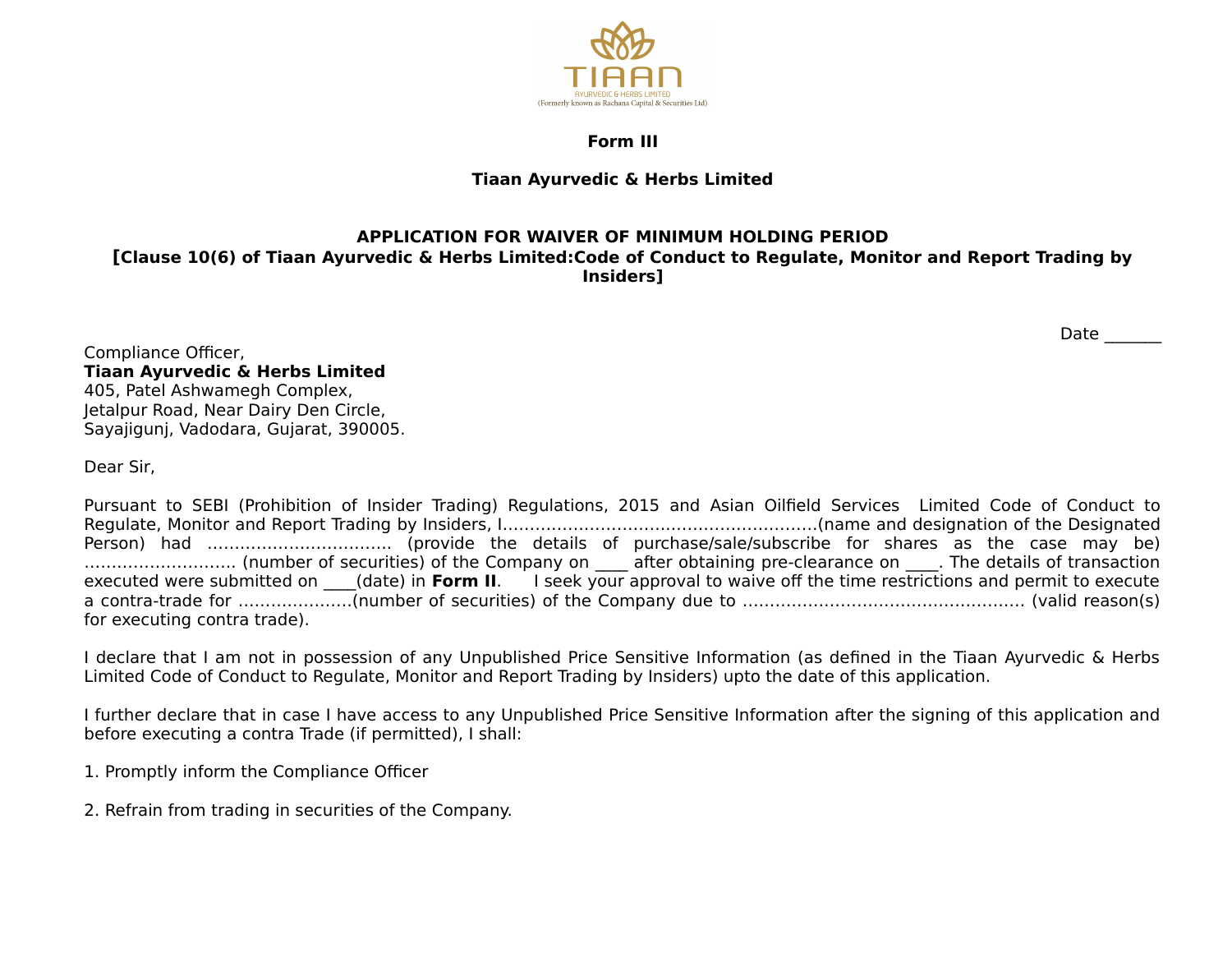

Yours truly,

(Signature of the Designated Person)

(Name of the Designated Person)

Enclosed : 1. Copy of pre-clearance approval

2. Copy of Form I & II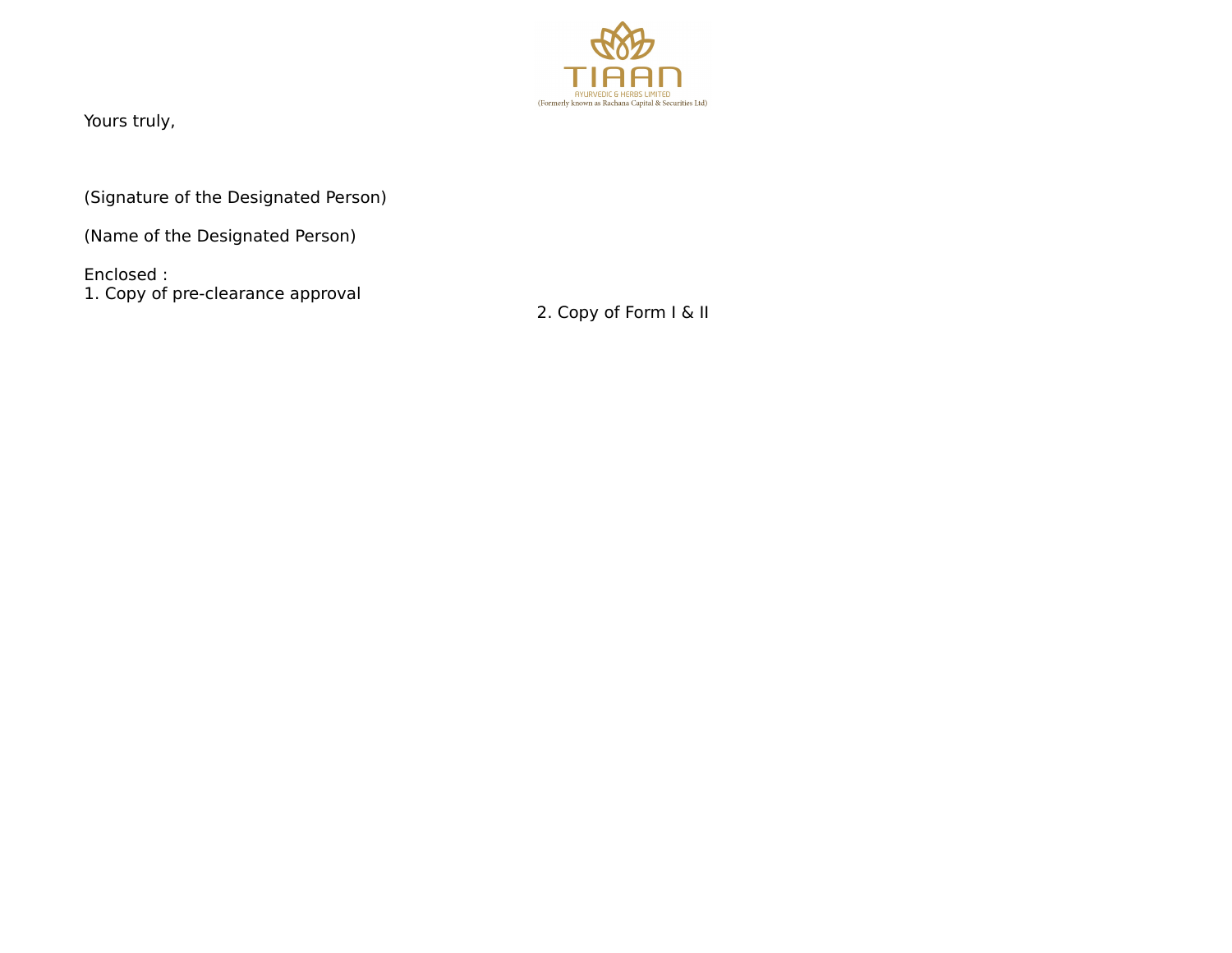

## **Securities and Exchange Board of India (Prohibition of Insider Trading) Regulations, 2015**

## **Transactions by Designated Persons as identified by the Company**

**[Clause 13(1) of Tiaan Ayurvedic & Herbs Limited: Code of Conduct to Regulate, Monitor and Report Trading by Insiders]**

Details of transactions executed during (Q1, Q2, Q3, Q4) of (Year) in securities of the Company

| Name,<br>PAN No.<br>CIN/ DIN<br>& address<br>Of<br>Designat<br>ed<br>Persons<br>with<br>contact<br>nos. | Connecti<br>on with<br>the<br>Compan<br>y | Securities held<br>prior to<br>acquisition/<br>disposal                                               |                         | Securities<br>acquired/<br>Disposed                                                                    |              | $%$ of<br>Shareholdin<br>g      |                                 | Date of<br>allotment<br>advice /<br>acquisitio<br>n<br>of shares /<br>sale of<br>shares<br>specify |                   | Date of<br>intimati<br>on<br>to the<br>compan<br>У | Mode of<br>acquisitio<br>n.<br>(market<br>purchase<br>public/<br>rights/<br>preferent<br>ial | Trading in Derivatives (Specify<br>type of contract, Futures or<br>options etc.) |                                                               | Exchan<br>ge<br>on<br>which<br>the<br>trade<br>was<br>execut<br>ed |                                                                  |    |
|---------------------------------------------------------------------------------------------------------|-------------------------------------------|-------------------------------------------------------------------------------------------------------|-------------------------|--------------------------------------------------------------------------------------------------------|--------------|---------------------------------|---------------------------------|----------------------------------------------------------------------------------------------------|-------------------|----------------------------------------------------|----------------------------------------------------------------------------------------------|----------------------------------------------------------------------------------|---------------------------------------------------------------|--------------------------------------------------------------------|------------------------------------------------------------------|----|
|                                                                                                         |                                           | Type of<br>security<br>(For eg.-<br>Shares,<br>Warrants<br>Convertibl<br>e<br>Debenture<br>s<br>etc.) | <b>No</b><br>$\epsilon$ | Type of<br>Security<br>(For eg.-<br>Shares,<br>Warrants,<br>Convertib<br>le<br>Debentur<br>es<br>etc.) | No<br>$\sim$ | Pre<br>Tran<br>s<br>actio<br>n. | Post<br>tran<br>s<br>actio<br>n | From                                                                                               | T<br>$\mathbf{o}$ |                                                    | offer/off<br>market/<br>Inter-se<br>transfer<br>etc.)                                        | Valu<br>e                                                                        | Buy<br>Number<br>of units<br>(contra<br>cts<br>* lot<br>size) | Valu<br>e                                                          | Sell<br>Number<br>of units<br>(contra<br>cts<br>$*$ lot<br>size) |    |
| $\mathbf{1}$                                                                                            | $\overline{2}$                            | 3                                                                                                     | 4                       | 5                                                                                                      | 6            | $\overline{7}$                  | 8                               | 9                                                                                                  | 1<br>$\Omega$     | 11                                                 | 12                                                                                           | 13                                                                               | 14                                                            | 15                                                                 | 16                                                               | 17 |
|                                                                                                         |                                           |                                                                                                       |                         |                                                                                                        |              |                                 |                                 |                                                                                                    |                   |                                                    |                                                                                              |                                                                                  |                                                               |                                                                    |                                                                  |    |

Note: "Securities" shall have the meaning as defined under regulation 2(1)(i) of SEBI (Prohibition of Insider Trading) Regulations, 2015.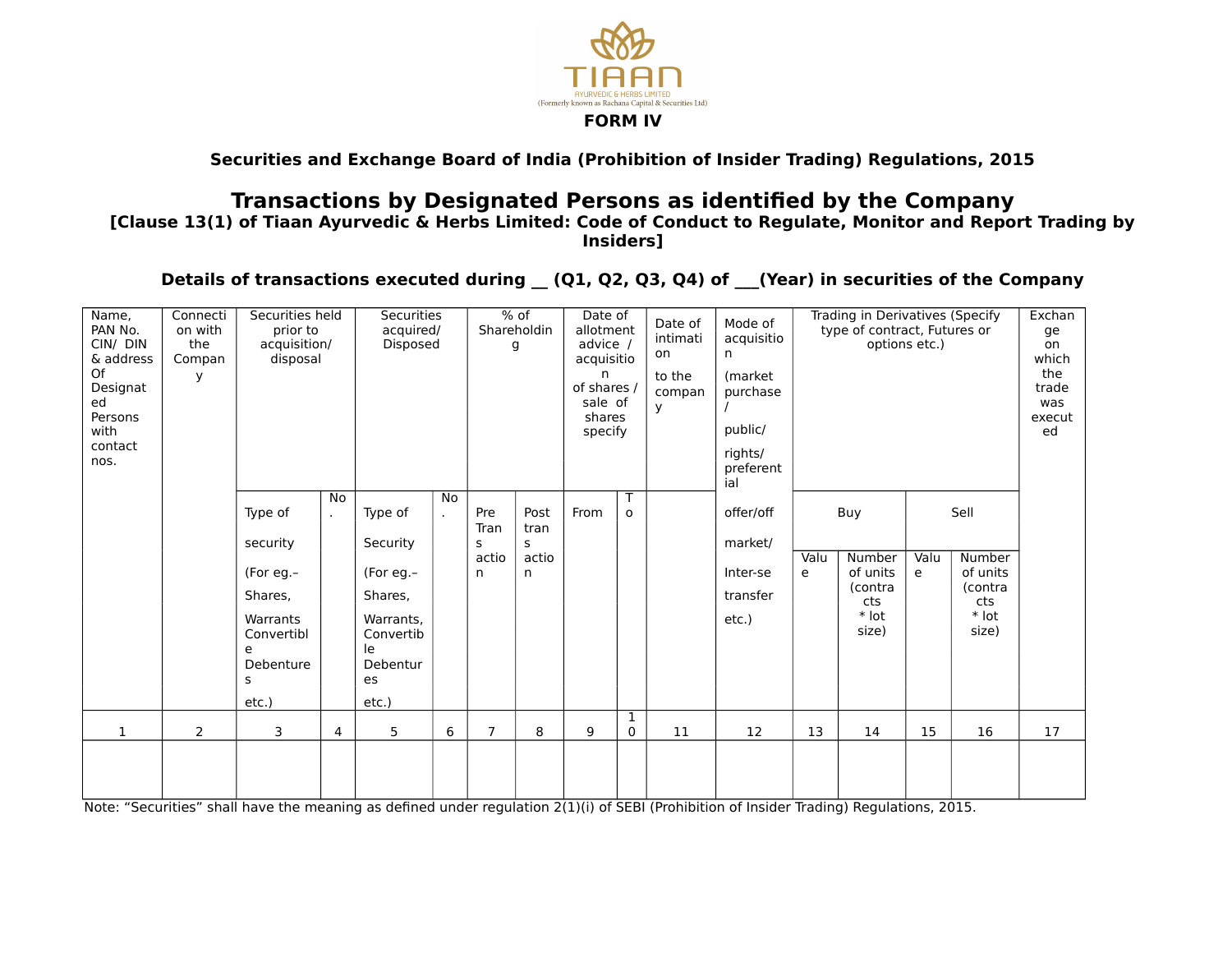

Date : Signature : Signature : Signature : Signature : Signature : Signature : Signature : Signature : Signature : Signature : Signature : Signature : Signature : Signature : Signature : Signature : Signature : Signature :

Place : Designation and the planet of the contract of the contract of the Designation Designation